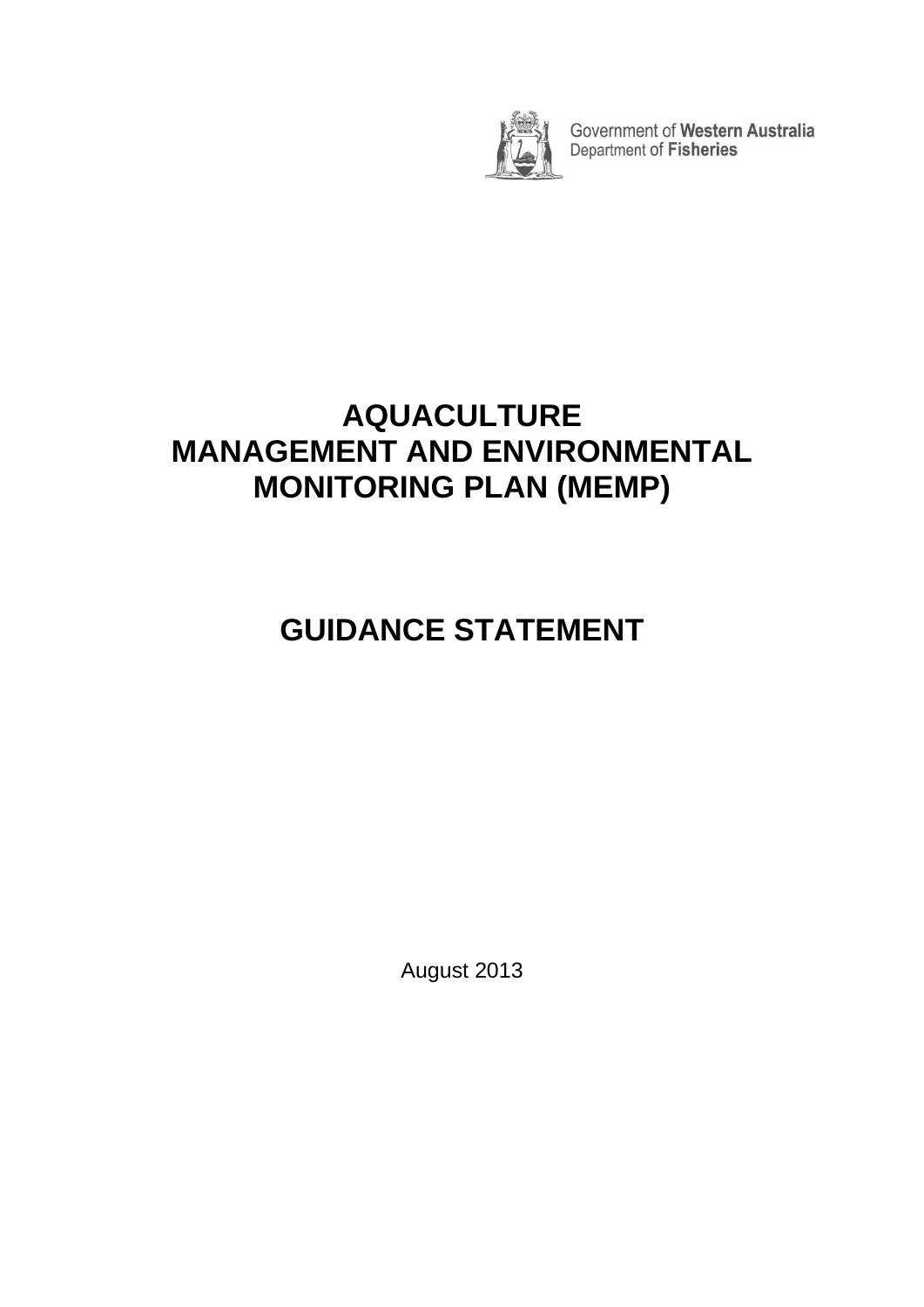# **CONTENTS**

| 1                | 1.1            |  |
|------------------|----------------|--|
|                  |                |  |
| $\mathbf{2}$     |                |  |
| 3                |                |  |
| $\blacktriangle$ |                |  |
|                  |                |  |
|                  | 4.1            |  |
|                  | 4.2            |  |
|                  | 4.2.1<br>4.2.2 |  |
|                  | 4.2.3          |  |
|                  | 4.3            |  |
|                  | 4.3.1          |  |
|                  | 4.3.2          |  |
|                  | 4.3.3          |  |
|                  | 4.3.4          |  |
|                  | 4.4            |  |
|                  | 4.4.1          |  |
|                  | 4.5            |  |
|                  | 4.5.1          |  |
|                  | 4.5.2<br>4.5.3 |  |
|                  | 4.5.4          |  |
|                  | 4.6            |  |
|                  | 4.6.1          |  |
|                  | 4.7            |  |
|                  | 4.7.1          |  |
|                  |                |  |
| 5                |                |  |
|                  | 5.1            |  |
|                  | 5.2            |  |
| 6                |                |  |
|                  | 6.1            |  |
|                  | 6.2            |  |
|                  |                |  |
| 7                |                |  |
| 8                |                |  |
|                  |                |  |

#### **LIST OF TABLES**

|--|--|

#### **LIST OF FIGURES**

#### **LIST OF APPENDICES**

**APPENDIX 1: MEMP Document Template**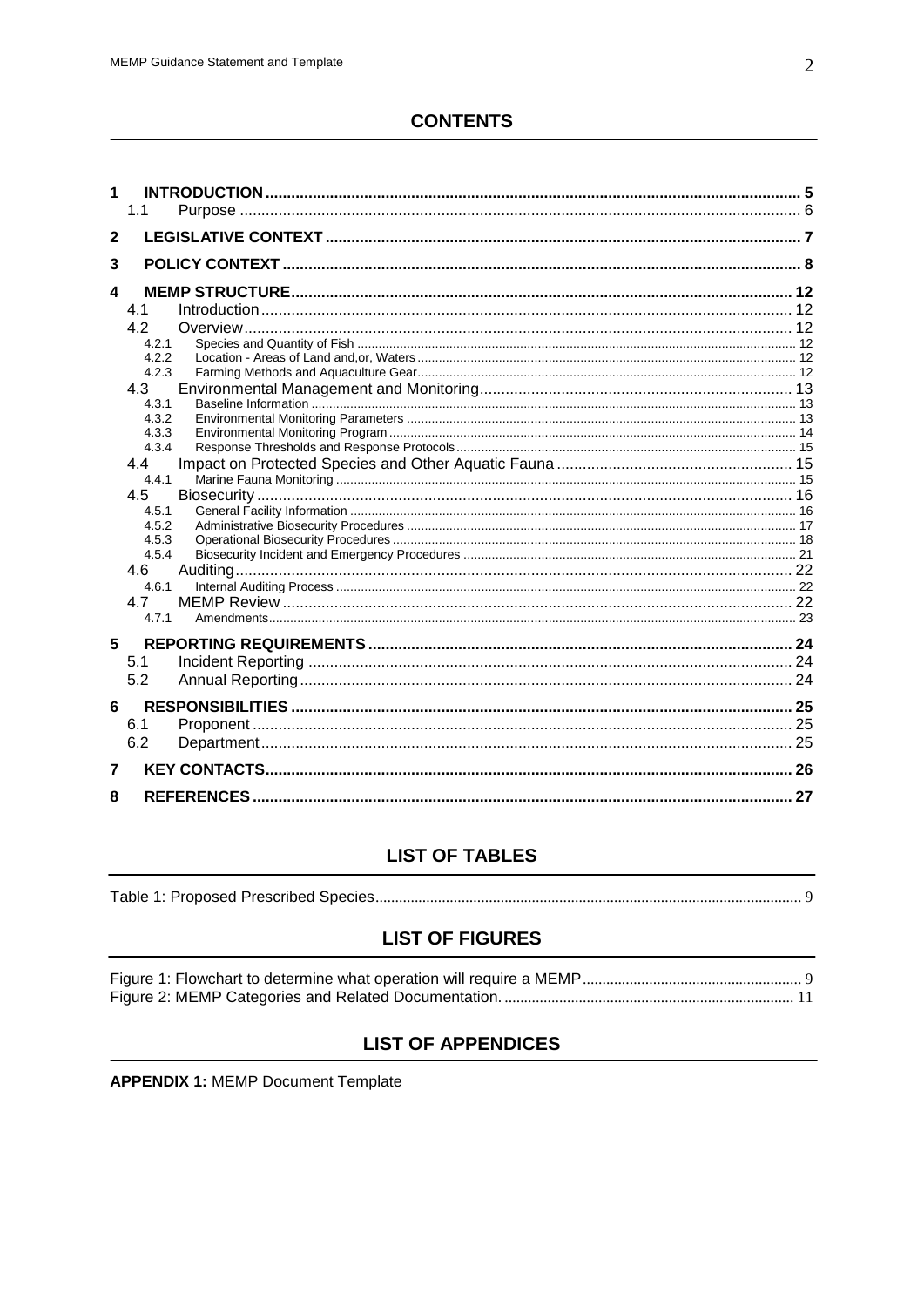#### **DEFINITIONS AND ABBREVIATIONS**

**Aquaculture Development Zone:** A designated area of State water selected according to its suitability for a specific aquaculture sector and established with an effective management framework including a streamlined approvals process for organisations that want to establish an aquaculture business in these zones. Two zones are currently being developed, one in the Kimberley and one in the Mid-West.

**Aquaculture Gear:** Any equipment, implement or device, apparatus or other things used or designed for use for, or in connection with, aquaculture; whether the gear contains fish or not, and whether the gear is used for aquaculture or for navigational lighting or marking as a part of aquaculture safety.

**Environmental Monitoring and Management Plan (EMMP):** A document is produced as part of the EPA environmental assessment process when a project is of a scale to be referred. The purpose of an EMMP is to ensure a large scale proposal is managed to achieve identified environmental values and objectives. The EMMP provides details of the type and extent of environmental monitoring to be undertaken, and outlines the management responses should identified limits be reached. The results of the monitoring program are reported to EPA in Annual Compliance Reports. The EMMP is a separate requirement to the MEMP, however, because of the overlap the MEMP can refer to information contained in the EMMP rather than repeating it.

**Guidance statement (MEMP Guidance Statement):** A document providing guidance to proponents on specific matters such as a MEMP.

**Independent auditor:** A suitably qualified audit provider that has no affiliation with any company whose MEMP Reports or operations have been selected for audit.

**Management Policy:** The Management Policy developed by the Department to regulate and manage general aquaculture activities within an Aquaculture Development Zone.

**MEMP Report:** A document completed by the proponent annually, to provide the Department with the information specified in the template.

**Ministerial Statement:** A Ministerial Approval Statement issued under s45(5) of the *Environmental Protection Act 1986*. A Ministerial Statement provides details of the project and specifies matters such as timelines, compliance reporting requirements, an EMMP and relevant notes.

**Natural waterway :** Any naturally occurring waters, including sea waters and water found on or under land.

**Prescribed fish:** Fish listed as prescribed in the Fish Resources Management Regulations 1995 in relation to s92A of the FRMA.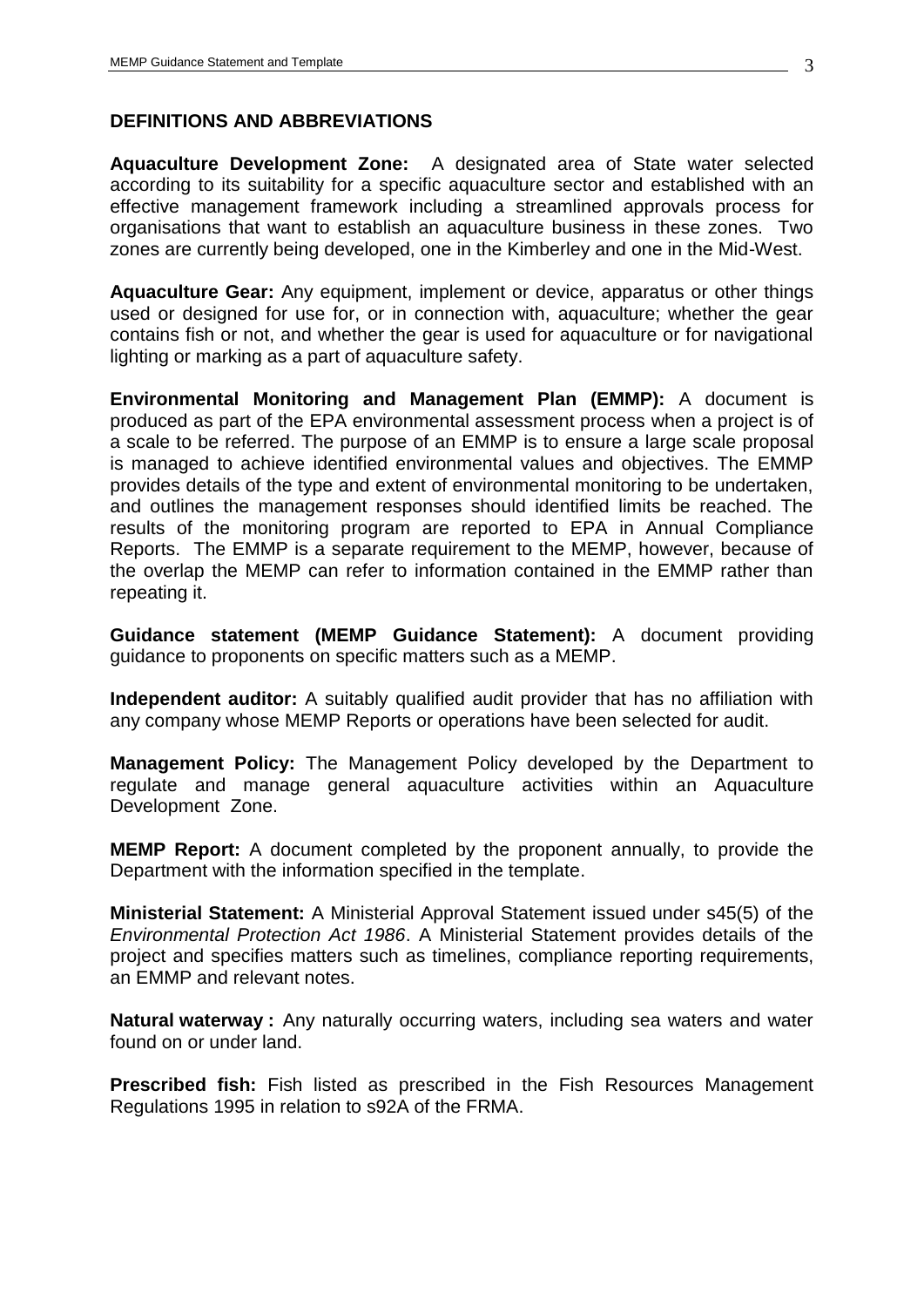**CoP:** Codes of Practice

**DoE:** Department of Environment (former)

**DEC:** Department of Environment and Conservation (former)

**Department:** Department of Fisheries

**DER:** Department of Environment Regulation

**DPaW:** Department of Parks and Wildlife

**DoT:** Department of Transport

**EMMP:** Environmental Monitoring and Management Plan

**EP Act:** *Environmental Protection Act 1986*

**EPA:** Environmental Protection Authority

**FRMA:** *Fish Resources Management Act 1994*

**FRMR:** *Fish Resources Management Regulations 1995*

**MEMP:** Management and Environmental Monitoring Plan

**MoU:** Memorandum of Understanding

**MPRA:** Marine Parks and Reserves Authority

**OEPA:** Office of the Environmental Protection Authority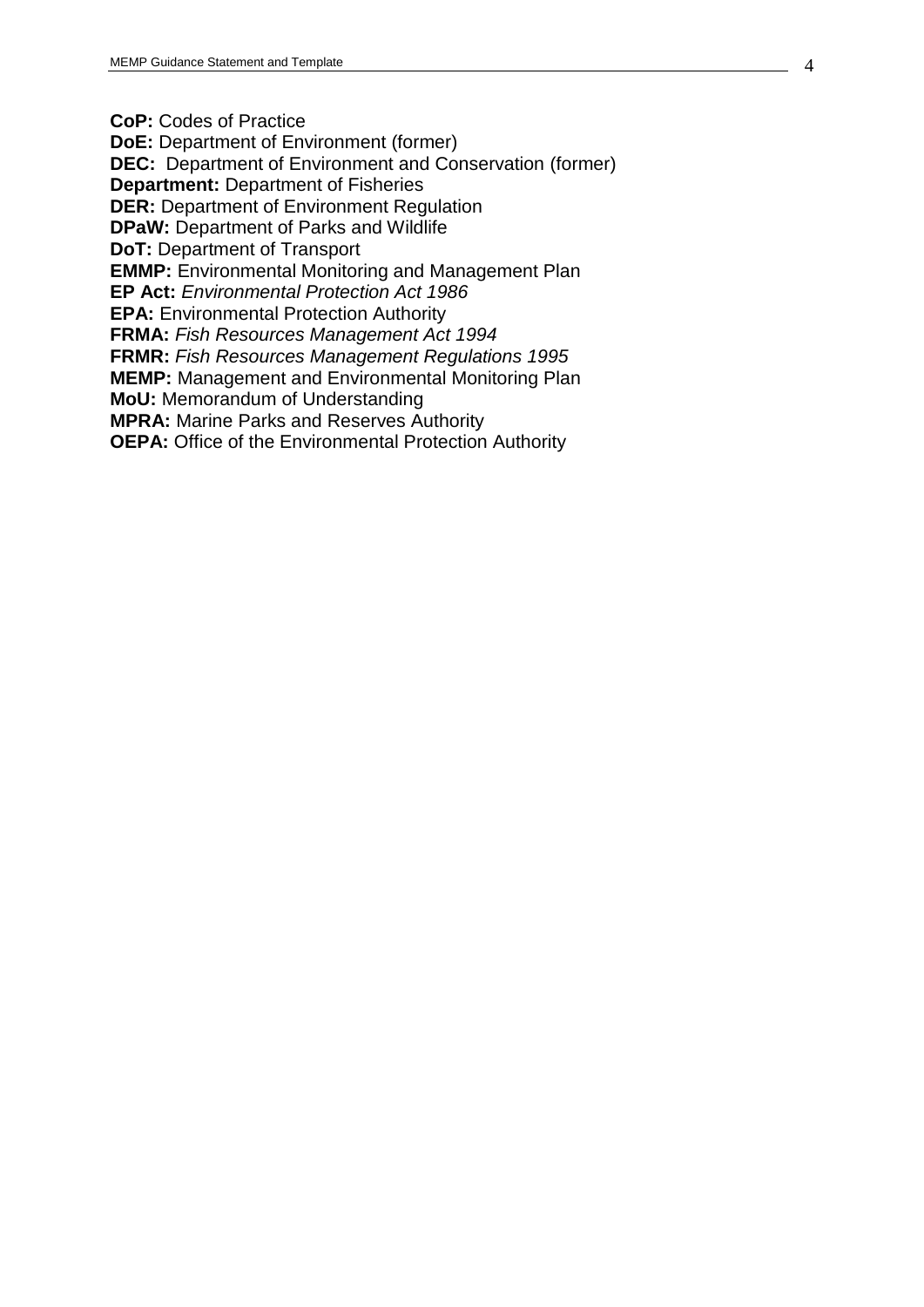#### <span id="page-4-0"></span>**1 INTRODUCTION**

Under the provisions of s.92A of the *Fish Resources Management Act 1994* (FRMA), unless exempt under s.92A(4), all applications for an aquaculture licence must be accompanied by a Management and Environmental Monitoring Plan (MEMP). Holders of Aquaculture licences already in force must prepare and lodge a MEMP with the Department of Fisheries (Department) by 30 November 2013.

This Guidance Statement for developing a Management and Environmental Monitoring Plan (MEMP Guidance Statement) provides direction to applicants for an aquaculture licence and current licence holders on how to develop an effective and practical MEMP. The MEMP Guidance Statement details the management and environmental monitoring activities licence holders need to undertake to minimise and manage the environmental impacts that might ensue from aquaculture activities. The monitoring and reporting elements outlined in the MEMP Guidance Statement will also assist in making informed decisions that can be applied to the management of project expansion.

The elements of a MEMP are based on the current understanding of monitoring requirements for certain species of fish and environmental considerations, as well as comments received from the Office of the Environmental Protection Authority (OEPA) and the former Department of Environment and Conservation (DEC), including the Marine Parks and Reserves Authority (MPRA), through previous application and referral processes.

This MEMP Guidance Statement is a functional document that the Department will review and update as required.

The Aquaculture Council of Western Australia (ACWA) has developed a series of updated Environmental Codes of Practice (CoP) for key sectors of the aquaculture industry in WA. Compliance with CoPs is voluntary, however, the ACWA CoPs have strong linkages with, and in many areas refer to, MEMPs.

Voluntary CoPs are a form of industry self-regulation that are usually flexible and can be altered quickly in response to changing industry and consumer needs. Compliance with the relevant CoP will be beneficial for the aquaculture industry as well as the individual operators: it can demonstrate a commitment to sustainable environmental management practices; provide customers with more confidence in the quality of products and services; and ensure individual businesses are competitive. Compliance with CoP also elevates the maturity of the industry insofar as it will be able to demonstrate a high degree of self-regulation.

The Department has participated in the process to develop the CoPs to ensure they are consistent with, and complementary to, the regulatory framework. The Department anticipates that, increasingly, compliance by aquaculture licence holders with the Codes of Practice will enable greater levels of self-regulation and consequential simplification of the regulatory processes.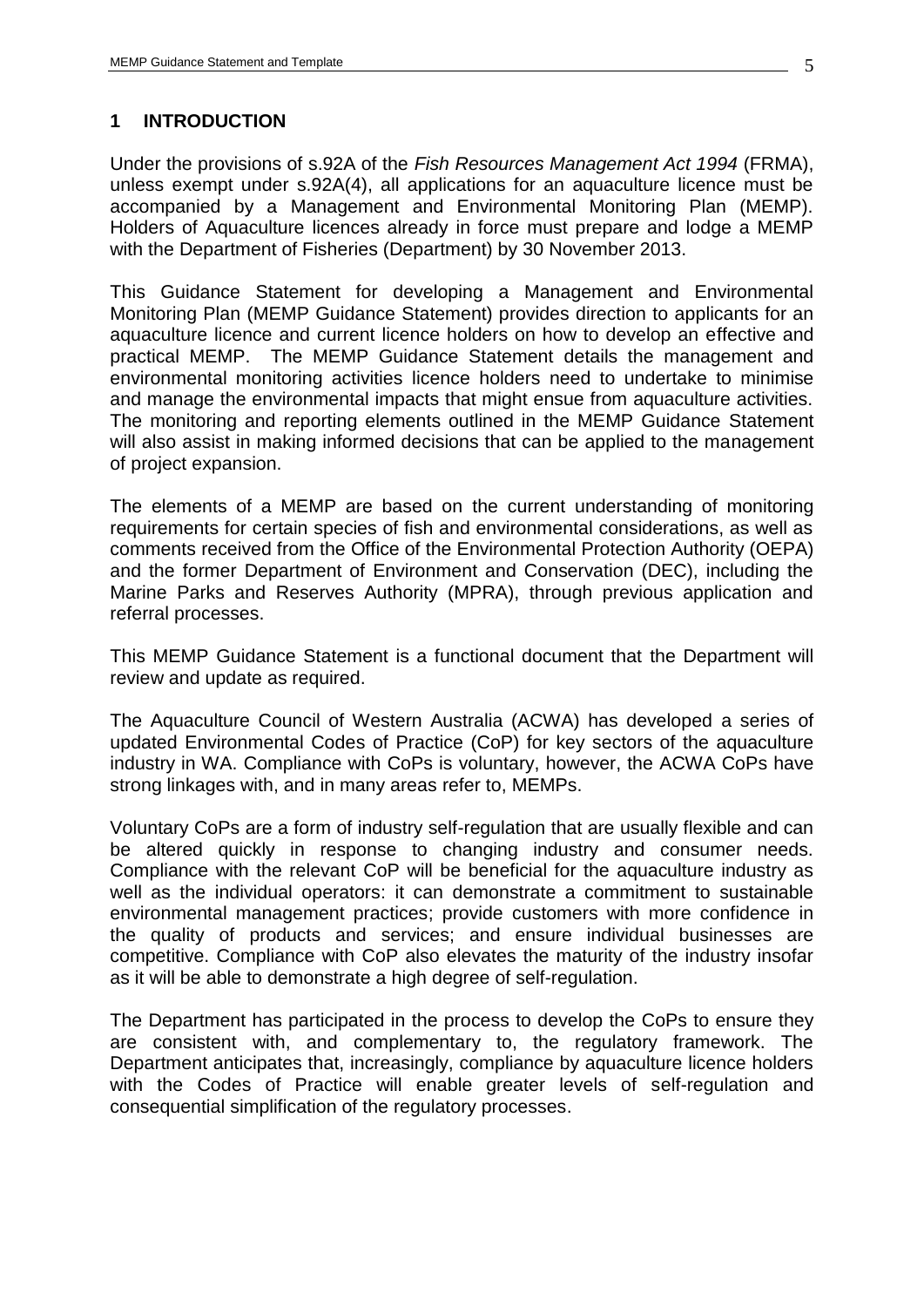#### <span id="page-5-0"></span>**1.1 Purpose**

The purpose of a MEMP is to enable the Department to meet its responsibilities in respect of the environmental management of aquaculture in Western Australia, in accordance with the 2010 Memorandum of Understanding (MoU) between the Department and DEC. In doing so and where relevant, the MEMP is also expected to satisfy the requirements of MPRA. Applications for aquaculture projects that may be considered to have a significant environmental impact will still be referred to, and be assessed by, the Environmental Protection Authority (EPA).

The main purposes of this MEMP Guidance Statement are to:

- outline the process for identifying the relevant environmental parameters and appropriate management strategies; and
- set out the format and content of a MEMP the applicants and licence holders must develop and implement and on which they report to the Department.

The protection and management of the aquatic environment are based on an underlying set of values that reflect the contemporary views the community holds on the importance and place of the aquatic environment within society. These values change through time and are influenced by a range of concerns including the economic and social well-being of present and future generations. Licence holders are required to operate in a manner consistent with these environmental values.

The WA community places a high value on its marine environment. People expect to recreate in marine waters without suffering illness or infection; consume seafood in the knowledge that it is safe to do so; and enjoy the benefits of a healthy, abundant and diverse natural environment. The community realises the aquatic environment is common property and expects this asset will be protected now and in the future. At the same time, the community generally accepts the need to accommodate other valid uses of the environment, such as aquaculture, industrial and domestic treated wastewater discharge, shipping, mining, harbours and marinas, even though they can lower environmental quality and preclude certain social uses in localised areas.

To be sustainable and expand, marine aquaculture needs to operate in a manner that is demonstrably consistent with these values – the following MEMP components provide the mechanism to do so.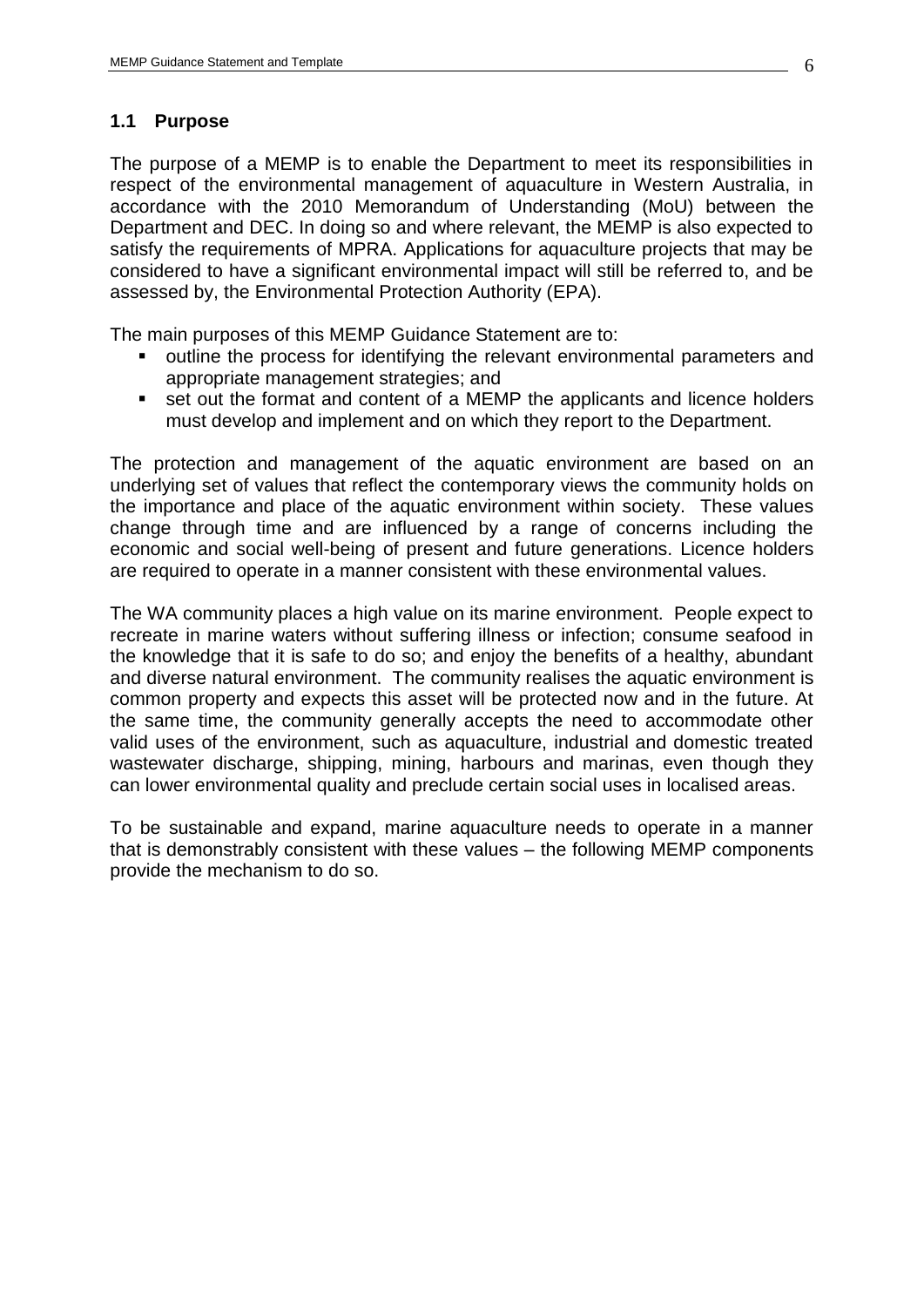# <span id="page-6-0"></span>**2 LEGISLATIVE CONTEXT**

In 2005, the former Department of Environment (DoE) initiated a review of the environmental licensing and works approval regime to:

- review the trigger point for licensing (amend the activities that would be prescribed), with a view of reducing the number of licences for aquaculture activities;
- reduce the duplication of regulation and management of certain issues; and
- **•** review environmental licence conditions with a view to removing conditions that are not necessary, useful or meaningful.

The review concluded that aquaculture activities in general are low risk and recommended the prescribed premises list should be amended to totally exclude aquaculture activities from the requirement to obtain a works approval to construct and a licence to operate under the *Environmental Protection Act 1986* (EP Act). This reform initiative was approved by the then Minister for Environment.

An appropriate regime for the environmental management of the aquaculture industry was then given effect through the establishment of a Memorandum of Understanding for the Environmental Management and Regulation of the Western Australian Aquaculture Industry (MoU), which was executed in 2010 by the Department and DEC.

The MoU covers the environmental management and regulation of the aquaculture industry for aquaculture activities that previously fell under categories 3 and 4 of Schedule 1 of the EP Act.<sup>1</sup>

Under the MoU, the Department is responsible for all the operational, compliance and enforcement activities associated with the environmental management of the Western Australian aquaculture industry. This responsibility has been given effect through the removal of aquaculture operations as specified premises under the EP Act; the subsequent execution of the MoU between the Department and DEC; and ensuing amendments to the FRMA. Under the provisions of s.92A of the FRMA, new aquaculture licence applications must be accompanied by a MEMP (unless exempt under s.92A(4)); and existing licensees that require a MEMP must develop and submit the relevant documentation by 30 November 2013 in accordance with s.92A(3) of the FRMA.

Applicants and licence holders are encouraged to discuss the scope and format of the MEMP prior to its submission. Failure to provide a MEMP as part of the application will result in refusal or delayed assessment of the application.

 $\overline{a}$ 

<sup>&</sup>lt;sup>1</sup> Category 3 facilities – Aquaculture (ponds and tanks) premises on which:

Marine, estuarine or freshwater fish or prawns are propagated or reared; and

Supplementary feeding occurs, in ponds or tanks that discharge waste into waters or onto land; for a biomass of 1000kg or more.

Category 4 facilities included – Aquaculture (natural waters) premises on which:

**Marine, estuarine or freshwater fish or prawns are propagated or reared; and** 

Supplementary feeding occurs, in enclosures in naturally occurring waters.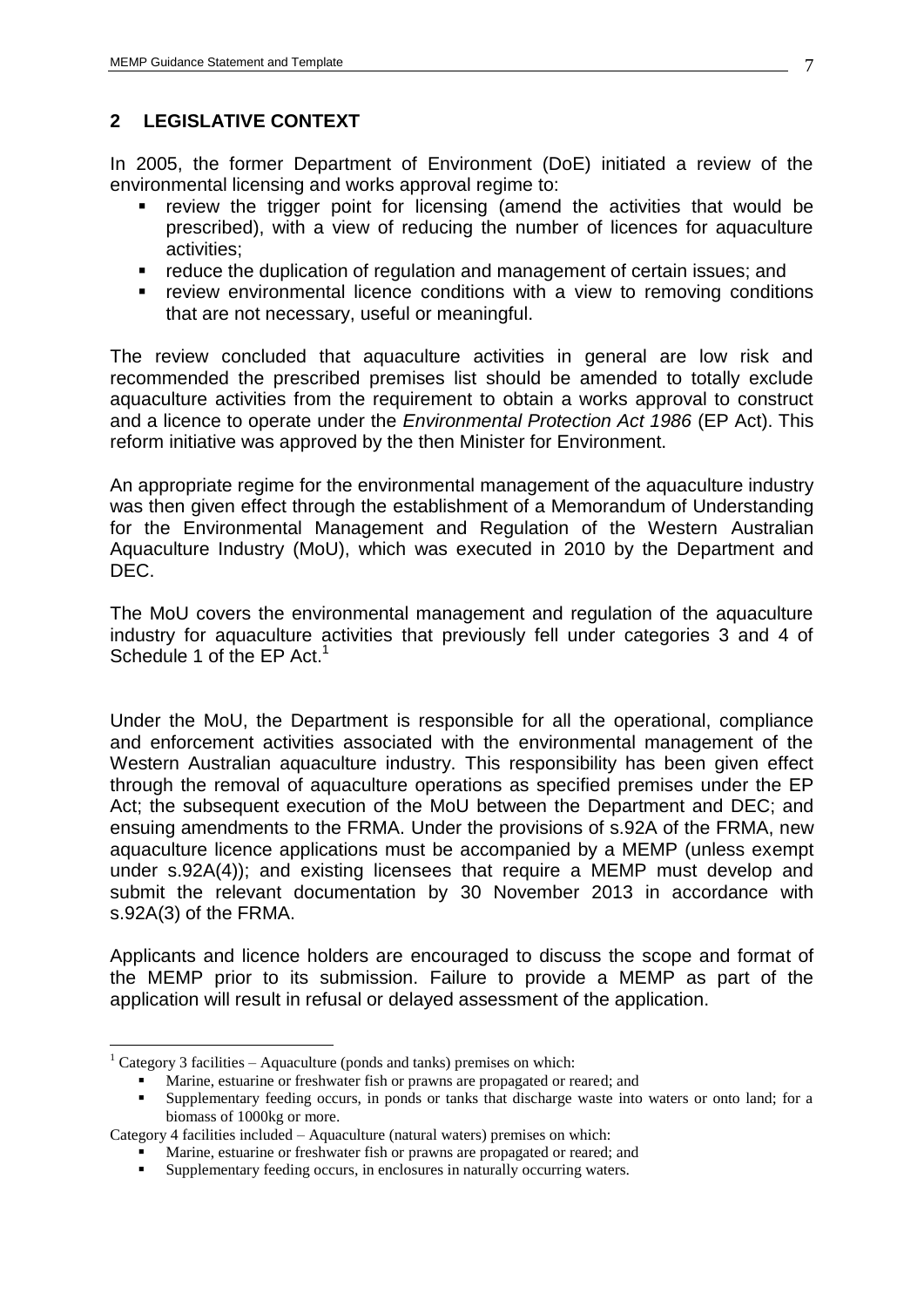#### <span id="page-7-0"></span>**3 POLICY CONTEXT**

The Department has developed a MEMP Policy, which sets out the parameters used to determine whether an applicant for an aquaculture licence, or a current aquaculture licence holder, is required to develop and implement a MEMP and the overarching process by which the Department will administer them. Information on whether a MEMP is required is outlined in this MEMP guidance statement. Additional information, if required, is also available to applicants and licence holders through the Department's website [\(www.fish.wa.gov.au\)](http://www.fish.wa.gov.au/), by email enquiry to [aquaculture@fish.wa.gov.au,](mailto:aquaculture@fish.wa.gov.au) or by contacting the Department's Aquaculture Branch.

To expedite the licensing process, aquaculture licence applicants are encouraged to confirm the requirements for a MEMP with the Department before submitting a licence application.

#### *When a MEMP Is Required*

The MoU applies only to marine and land based finfish and prawn aquaculture; however, because the Department is responsible for the environmental management of all aquaculture sectors, s.92A of the FRMA provides for all aquaculture licence applications, and all aquaculture licence holders, to have a MEMP unless exempt under s.92A(4).

Pursuant to the current legislation, the basis for the Department's adopted Policy Position in respect of s.94A(4) is:

The applicant or licence holder may be exempt from the requirements of, respectively, s.92A(1) or 92A(3) of the FRMA if the application or licence relates to the aquaculture of prescribed fish on private land.

Under the legislative framework, all marine and estuarine aquaculture operations, and land based operations on public land, will require a MEMP. The category of MEMP will vary according to the relevant production and environmental features of the operation.

Previously the drivers behind DEC's licensing system for aquaculture considered the occurrence of supplementary feeding of the cultured species; and the discharge of waste into natural waterways or onto land. Based on these drivers, the flowchart provided in Figure 1 provides the method the Department uses to determine whether a MEMP is required. Departmental officers receiving aquaculture applications or enquiries in relation to submitting an application will use the flowchart as a guide in determining whether a MEMP should be submitted as part of the application package. The flowchart is a guide and, given the diversity of the industry, there is potential for an aquaculture activity to lie outside the parameters it sets out. For these circumstances, the Department will determine the requirement for a MEMP on a case by case basis.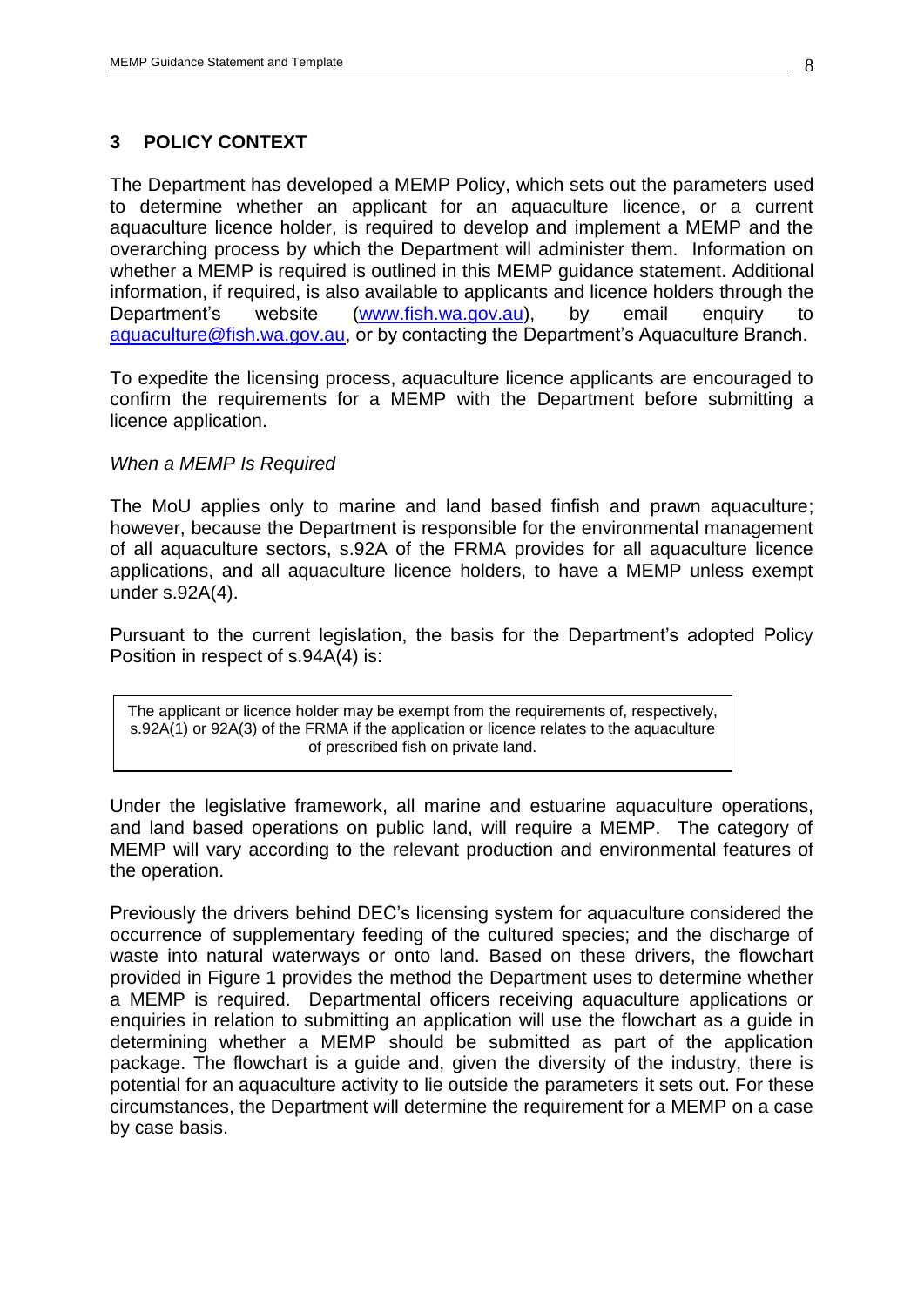

<span id="page-8-1"></span>**Figure 1: Flowchart to determine what operation will require a MEMP**

Some aquaculture activities utilise a combination of production systems; for example, ponds for initial rearing and subsequent grow-out in natural waterways. In these cases, the MEMP would be required only for that particular activity determined as requiring a MEMP.

#### *Proposed Prescribed Species*

.

For the purpose of this MEMP Guidance Statement and section 92A of the FRMA, for aquaculture undertaken on private land, the species listed in Table 1 are proposed as the "prescribed species" that may be exempt from the requirement to develop and implement a MEMP.

| ٠<br>٠ | Marron (Cherax tenuimanus and Cherax caiini)<br>Yabby (Cherax destructor and Cherax albidus) |
|--------|----------------------------------------------------------------------------------------------|
| ٠      | Koonac (Cherax plebejus and Cherax glaber)                                                   |
| ٠      | Gilgie (Cherax quinquecarinatus)                                                             |
| ٠      | Barramundi (Lates calcarifer)                                                                |
| ٠      | Silver Perch (Bidyanus bidyanus)                                                             |
| ٠      | Golden Perch (Macquaria ambigua)                                                             |
| ٠      | Murray Cod (Maccullochella peelii)                                                           |
| ٠      | Black Bream (Acanthopagrus butcheri)                                                         |
| ٠      | Rainbow Trout (Oncorhynchus mykiss)                                                          |
| ٠      | Brown Trout (Salmo trutta)                                                                   |
|        | Ornamentals (various species)                                                                |
|        |                                                                                              |

#### <span id="page-8-0"></span>**Table 1: Proposed Prescribed Species**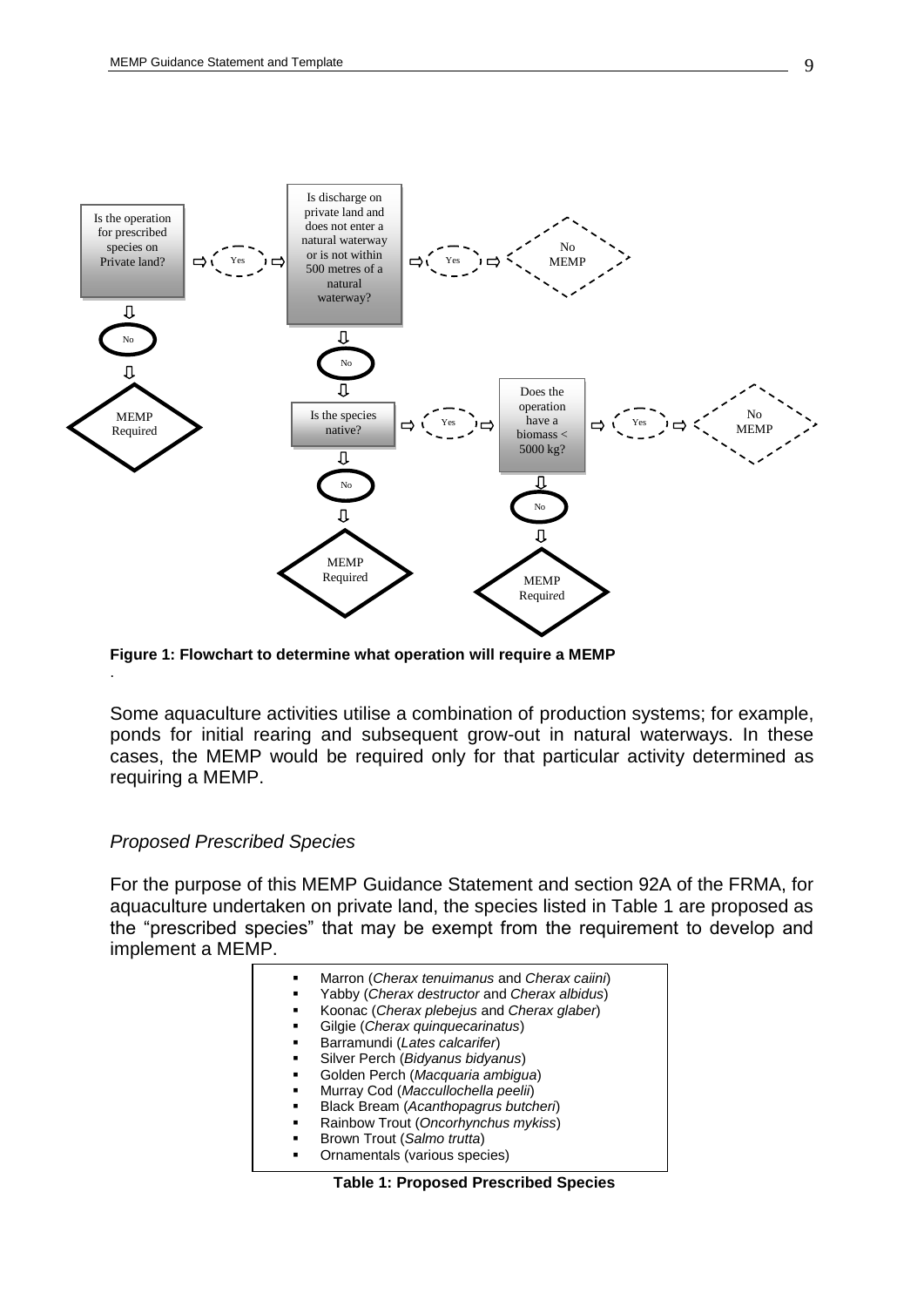The proposed list of species is based on freshwater species that are most widely grown on private land in Western Australia.

While the proposed species are supported from an aquaculture point of view, it should be noted that golden perch, Murray cod, and ornamentals would still require a case by case translocation assessment for approval.

Applicants should also note that yabby approvals are only considered for operations east of the Yabby Line.

## *Categories of MEMP*

There are three different categories of MEMP. Each category requires the development of a document structured according to the outline provided in section 4 of this MEMP Guidance Statement. The category of MEMP to be applied to an aquaculture activity will be determined by the scale of an operation, according to factors such as:

- whether it requires approval by the Minister for Environment; and
- exists inside or outside an Aquaculture Development Zone.

The larger-scale projects that require assessment by the EPA have management, monitoring and operational requirements imposed through instruments such as an Environmental Monitoring and Management Plan (EMMP) and Ministerial Statements. These instruments impose various requirements on licence holders that may be duplicated in the MEMP; consequently, in those cases, to avoid repetition, the relevant document can be referenced in the MEMP.

Figure 2 provides a summary of the three MEMP categories and indicates the additional documents associated with each.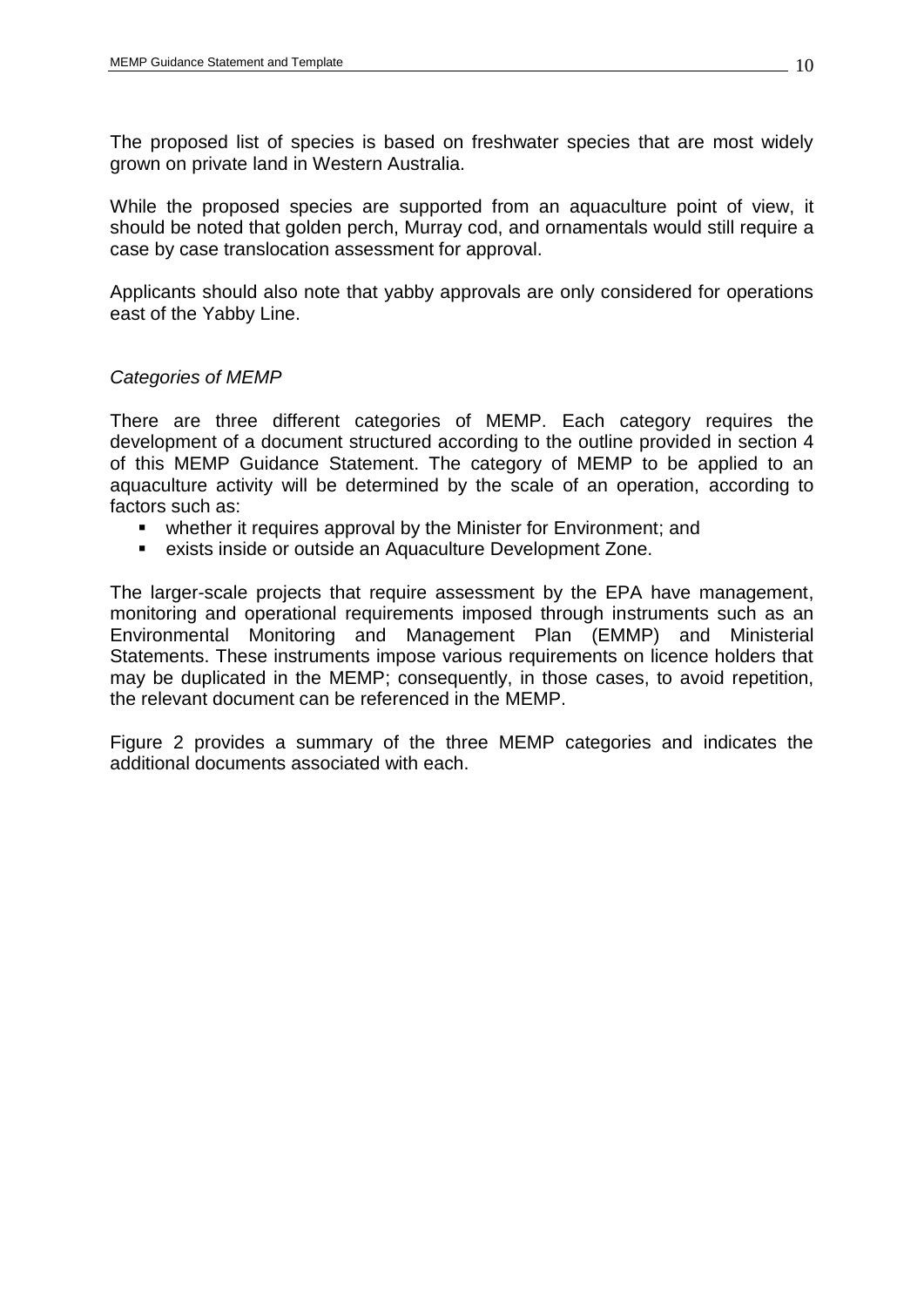**Category 1 MEMP** – EPA Assessment required

*Inside an Aquaculture Development Zone:*

- ❖ MEMP Document
- Ministerial Statement (Minister for Environment)
- Department of Fisheries overarching EMMP
- Department of Fisheries Relevant Aquaculture Development Zone Management Policy

**Category 2 MEMP** – EPA Assessment required

*Outside an Aquaculture Development Zone:*

- MEMP Document
- Ministerial Statement (Minister for Environment)
- ❖ EMMP

 $\overline{a}$ 

**Category 3 MEMP** – Smaller Scale Operations

MEMP Document

#### **Figure 2: MEMP Categories and Related Documentation.**

<span id="page-10-0"></span>Category 1 and Category 2 MEMPs refer to aquaculture operations that may be considered to have a significant environmental impact and consequently require EPA assessment (the majority of these would likely be marine finfish operations).

According to the outcome of the environmental assessment process, the EPA may recommend to the Minister for Environment that the project be approved. Approval is given effect through the issuing of a Ministerial Statement, of which one requirement is for the proponent to develop and implement an  $EMMP<sup>2</sup>$  The purpose of an EMMP is to ensure a proposal is managed to achieve identified environmental values and objectives. Much of the information contained in the EMMP is consistent with the requirements to satisfy a MEMP.

 $2^{2}$  In the case of Aquaculture Development Zones, the Department will develop an EMMP, to be approved by the EPA, for the whole zone.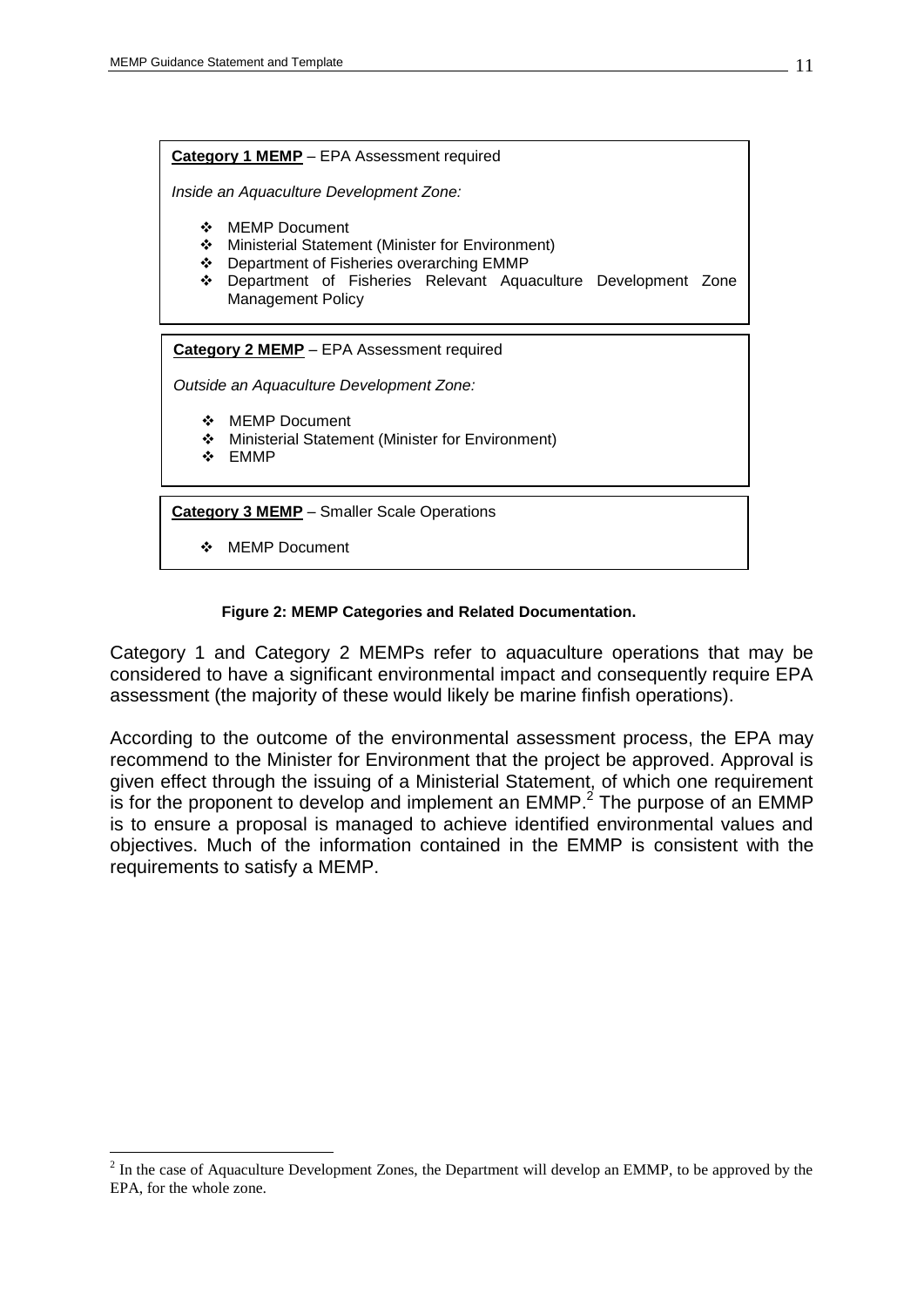# <span id="page-11-0"></span>**4 MEMP STRUCTURE**

The basic structure of a MEMP as it is outlined in this MEMP Guidance Statement is an iterative process and the structures and contents of a MEMP for individual licence holders are likely to evolve, through a process by which information generated from initial environmental monitoring may be used to inform and refine later stages. The Department will therefore review this MEMP Guidance Statement periodically, in consultation with the Department of Environment Regulation (DER) and the industry.

The following sections of the MEMP Guidance Statement provide an explanatory guide to the standard information required for inclusion in a MEMP and set out the required contents of a MEMP. The structure and contents of section 4 correspond with the template at **Appendix 1**. These contents are indicative only: in some cases it may be necessary to include additional sections, or to omit unnecessary ones. Applicants are therefore encouraged to seek advice from the Department on the requirements for individual operations if necessary.

When developing a MEMP, applicants and licence holders are also strongly encouraged to refer to the relevant ACWA CoP.

# <span id="page-11-1"></span>**4.1 Introduction**

o Include information on the background and purpose of the proposed or current aquaculture activity, including its objectives.

## <span id="page-11-2"></span>**4.2 Overview**

- <span id="page-11-3"></span>4.2.1 Species and Quantity of Fish
	- o Specify the species of fish to be farmed (common and scientific names).
	- o Identify the source of stock for grow-out.
	- o Specify the stocking densities and proposed production level.
- <span id="page-11-4"></span>4.2.2 Location - Areas of Land and,or, Waters
	- o Describe the area of land or waters on or in which the fish are to be farmed.
	- o Describe the class of land or waters on or in which the fish are to be farmed (that is, the suitability of the land or waters for the intended purpose and its ownership or tenure).
	- o Provide a map and ccoordinates of the proposed site.
- <span id="page-11-5"></span>4.2.3 Farming Methods and Aquaculture Gear
	- o Describe the farming methods and aquaculture gear that will be used; for example, culture technology, production system type and intensity, water supply (flow-through or recirculating) and discharge system, including treatments (filtration), culture units (tanks, ponds, cages).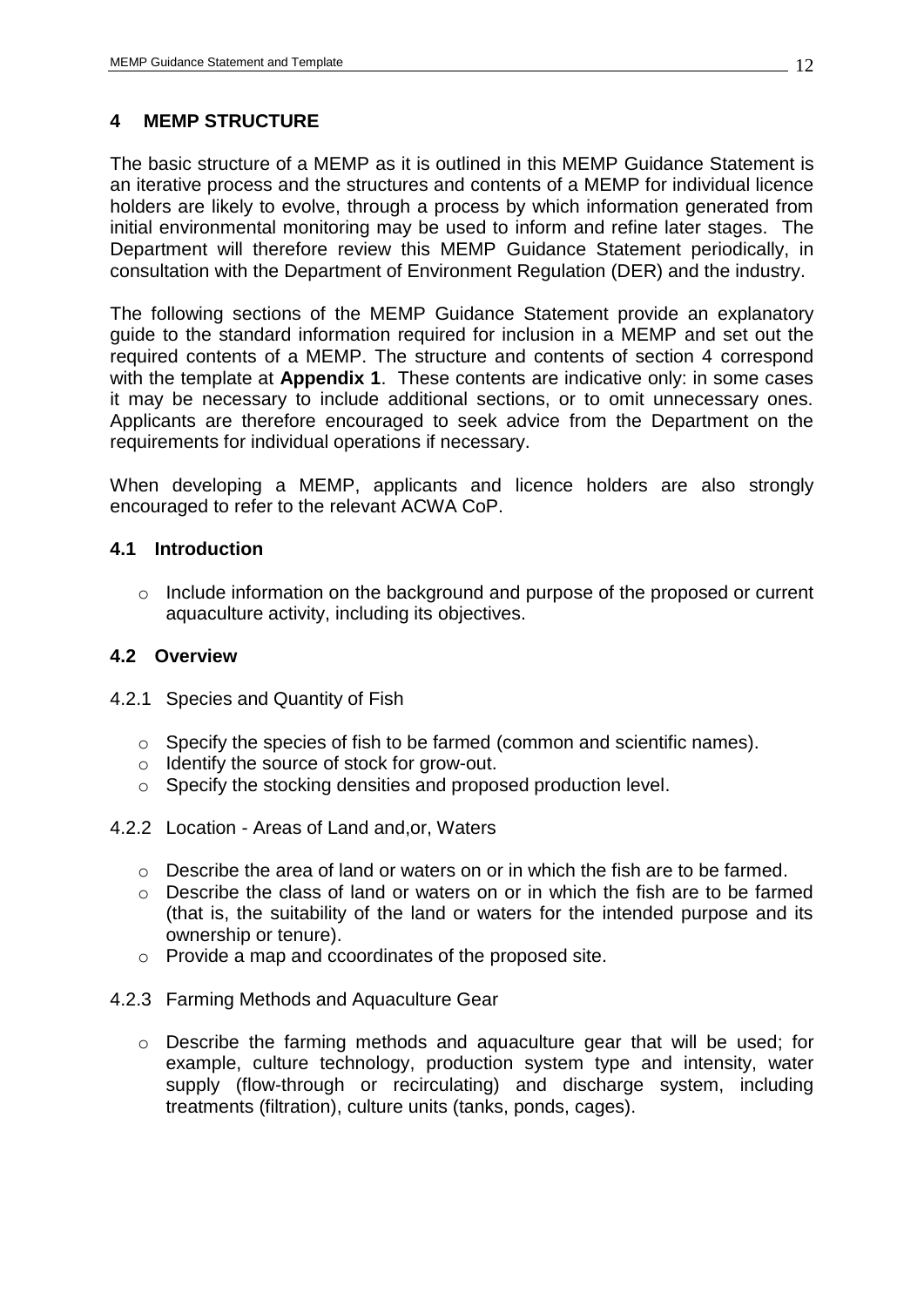# <span id="page-12-0"></span>**4.3 Environmental Management and Monitoring**

#### <span id="page-12-1"></span>4.3.1 Baseline Information

- o Provide current and wave data where relevant (for marine sites).
	- Include a description of the wave climate (swell and seas), in terms of wave height, wave period, and wave direction, in the vicinity of the proposed aquaculture site, for each season of the year. The key environmental factors that will determine the wave climate in a specified season are the prevailing wind patterns (velocity, periods, fetch and direction) for the region, bathymetry of the area and barriers (islands, headlands, banks, exposed reefs) in the area.
	- Include a description of the prevailing water currents in in the vicinity of the proposed aquaculture site, for each season. The key environmental factors that determine currents are the prevailing wind patterns (velocity, periods, fetch and direction) for the region, in a specified season, and the tidal regime.
- o Identify existing Benthic Communities (location and extent)
- o If the project will be in an existing, or a proposed, marine park, provide detailed information to demonstrate it will be located to ensure the environmental management targets for the marine park will not be compromised.
- o Provide a description of the potential direct and indirect environmental impacts of the project, including maps and relevant discussion that identifies zones of impact, to determine suitable locations for reference and impact sites. Reference sites for monitoring should be established beyond the influence of the aquaculture operation. Impact sites should be located within, immediately adjacent to and within the vicinity of the aquaculture operation (see *EPA (2011) Environmental Assessment Guideline No. 7* for further description and a schematic representation of zones of impact).

The baseline information required under this section of the MEMP will vary significantly according to the species, scale and location of the proposed aquaculture project. For example, a project that proposes to grow filter-feeding organisms that require no supplementary feeding (such as coral and some shellfish species) will most likely have a lower environmental impact, and consequently will have fewer environmental management and monitoring requirements, than an intensive finfish farming activity.

## <span id="page-12-2"></span>4.3.2 Environmental Monitoring Parameters

Under the National Water Quality Management Strategy, the Australian and New Zealand Environment and Conservation Council, and Agriculture and Resource Management Council of Australia and New Zealand has developed water and sediment quality guidelines for fresh and marine water quality (ANZECC/ARMCANZ, 2000). These guidelines set out the important parameters that need to be monitored and their threshold or trigger values.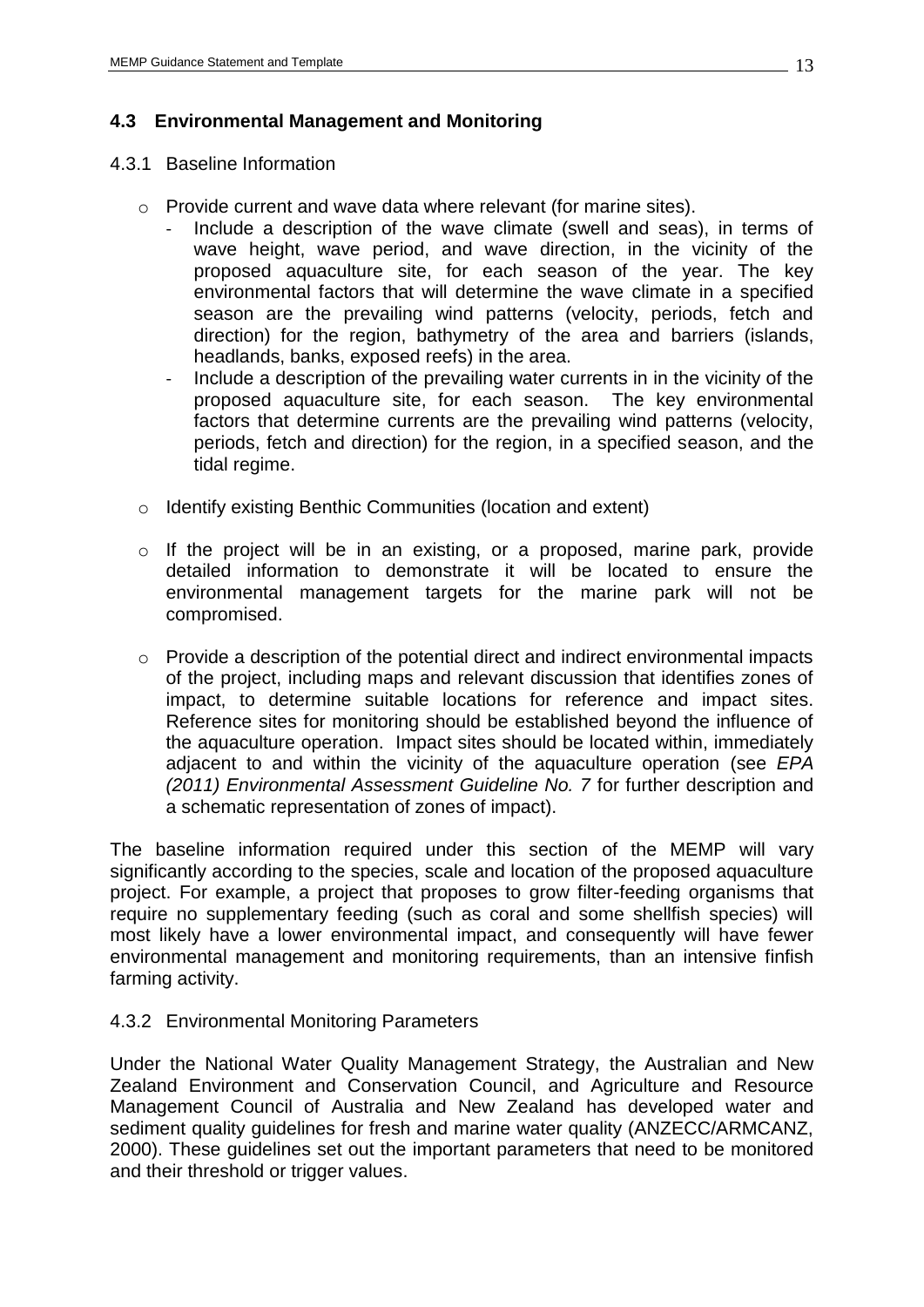# *Water Quality*

- o Provide details on water quality program.
	- The water quality monitoring program should be based on key water quality performance indicators for each site that require measurement, analysis and reporting. Proposed monitoring parameters include (but may not be limited to):
		- $p$  bH
		- **salinity**
		- **temperature**
		- **dissolved oxygen (water column and bottom)**
		- **total nitrogen**
		- **total phosphorous**
		- chlorophyll a
		- **u** turbidity
	- Some measurements of water and sediment quality, such as pH and temperature, can be made by the licensee using standard hand-held instruments; however, analysis of some samples will have to be undertaken by a NATA-accredited laboratory.

#### *Sediments*

- o Provide details of sediment monitoring program
	- The sediment monitoring program is based on key sediment quality performance indicators that require measurement, analysis and reporting. Proposed monitoring parameters used as performance indicators for measurement of impact on sediment quality include:
		- **PH of upper sediment;**
		- **redox discontinuity level;**
		- **netals**:
		- total organic carbon; and
		- total phosphorous.
	- In many cases, the ongoing measurement of heavy metals is likely to be unnecessary.
	- For guidelines and information on sediment sampling and monitoring, refer to the *National Assessment Guidelines for Dredging, Commonwealth of Australia, Canberra, 2009*

## <span id="page-13-0"></span>4.3.3 Environmental Monitoring Program

The licence holder or applicant must demonstrate understanding of and propose management strategies that minimise or prevent potential environmental impacts.

o Provide a description of how each potential environmental impact will be managed to meet the ecological criteria relevant to the area, addressing: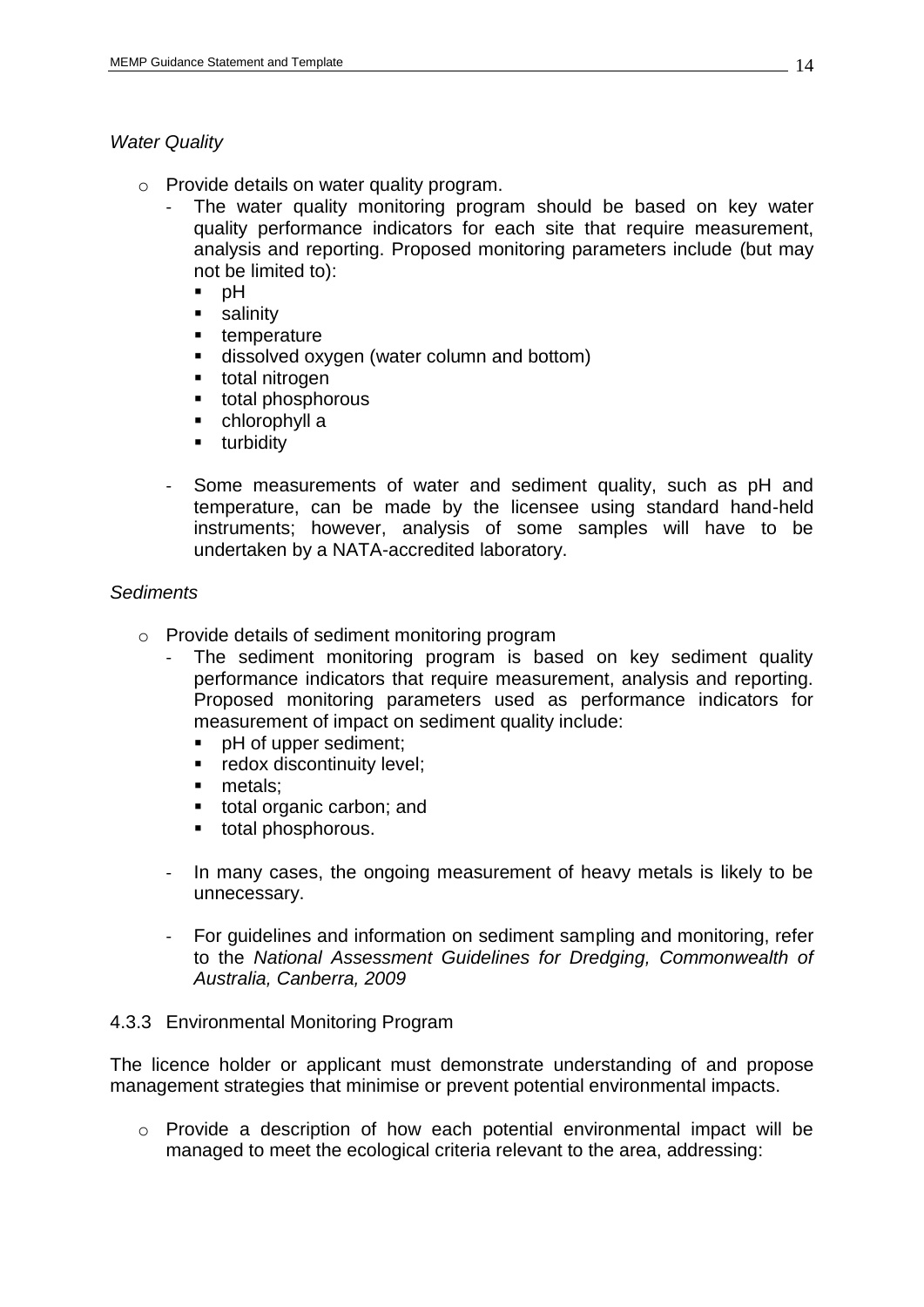- how each potential impact will be monitored (the parameters, methods, the location and number of impact monitoring sites, the monitoring schedule and reporting framework);
- how each potential impact will be managed (the management responses identified to avoid, minimise and mitigate impacts to the marine environment);
- quantitative triggers and, or, criteria against which monitoring data will be evaluated;
- detailed management responses, linked to relevant triggers, to provide assurance that any exceedance of environmental criteria will be addressed; and
- if a project is to be located within an existing or proposed marine reserve from which aquaculture is not excluded, a demonstration that impacts outside the proposed licence area or aquaculture zones will be avoided.
- o Provide an analysis of the placement and establishment of environmental impact monitoring and reference sites.
- <span id="page-14-0"></span>4.3.4 Response Thresholds and Response Protocols
	- o Outline any requirements to monitor the effectiveness of management responses and enact contingency measures, if required.
		- Management options for consideration if trigger values are exceeded may include:
			- **increase sampling frequency;**
			- **inform the Department of Fisheries;**
			- **•** reduce stocking density or in extreme cases destock;
			- **Part Fieduce feed input rates;**
			- **fallow sites; and**
			- relocate cages.

## <span id="page-14-1"></span>**4.4 Impact on Protected Species and Other Aquatic Fauna**

- <span id="page-14-2"></span>4.4.1 Marine Fauna Monitoring
	- o Provide details on a marine fauna monitoring program.

Information by farm staff on entanglements and interactions with marine fauna (such as wild fish, sharks, crocodiles, marine mammals and seabirds), within the aquaculture site, will be recorded on log sheets.

The proponent should report on any of the following:

- **Predation of cultured stock:**
- **EXECTE ENTERT ENTERT** entanglement incidents and action taken;
- any wildlife mortalities;
- carcass retrieval and forwarding protocols for wildlife mortalities.

Species identification guides are available from the Department of Parks and Wildlife (DPaW) to assist in the monitoring of animals sighted at the operation; and operators will be required to undertake induction training for on-site staff and contractors on both the documentation and species identification.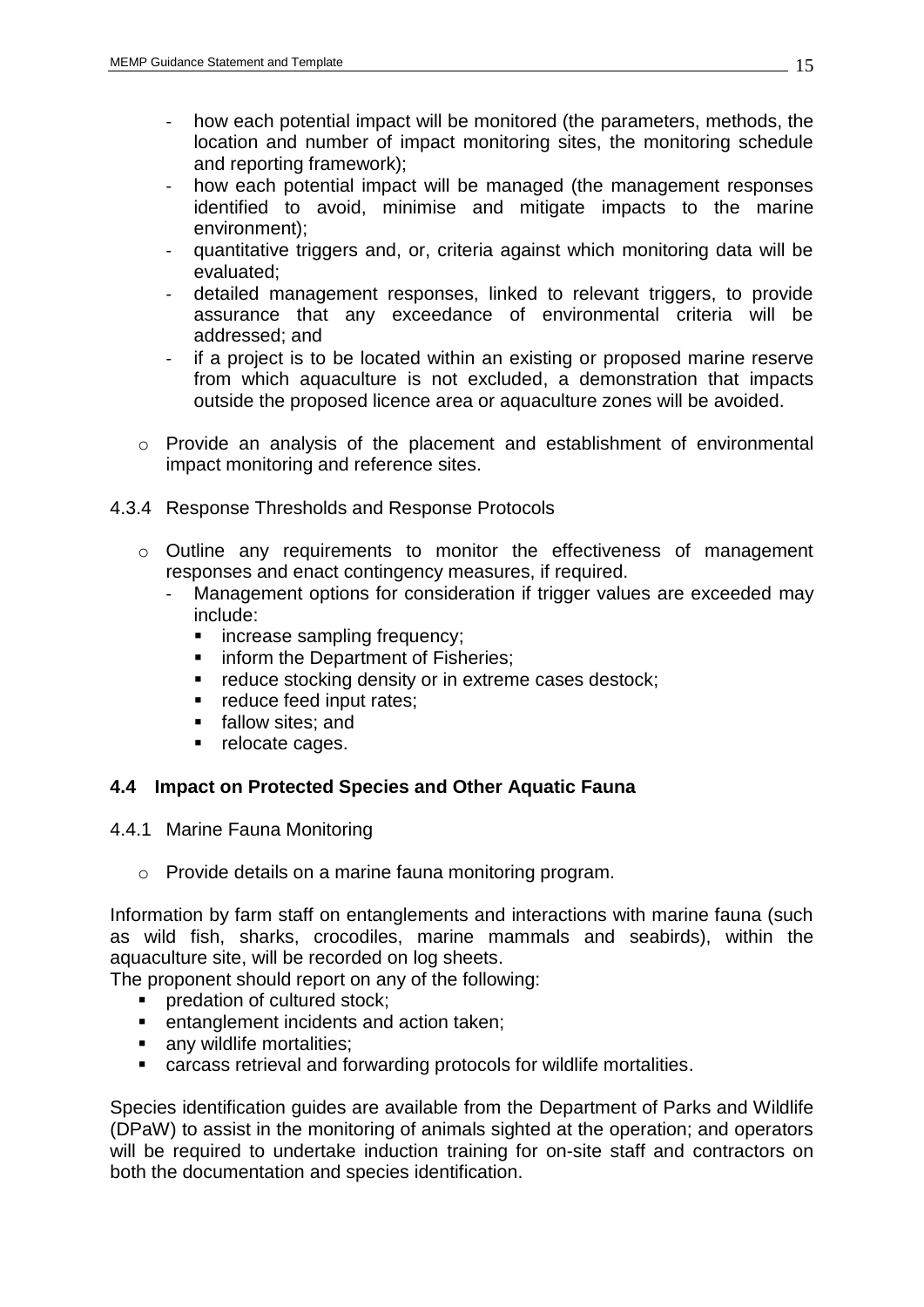# <span id="page-15-0"></span>**4.5 Biosecurity**

For most aquaculture operations, biosecurity is a critical element of the MEMP. In the context of a MEMP, biosecurity relates to aquatic disease (fish health) and genetics issues.

Effective biosecurity procedures are vital to reduce the risk of outbreak and transmission of diseases and introduction of pest species.

The purpose of biosecurity is to:

- **F** reduce the risk of pathogens or aquatic pest species being introduced into an aquaculture facility;
- **•** reduce the risk of pathogens or aquatic pest species escaping from an aquaculture facility; and
- develop suitable containment and emergency procedures should pathogens or aquatic pest species enter or emerge in an aquaculture facility.

It should be noted that some species, such as abalone, will have specific biosecurity requirements. It is the responsibility of the licence holder or applicant to identify these requirements, if any, and ensure the biosecurity provisions in the MEMP are consistent with them.

# <span id="page-15-1"></span>4.5.1 General Facility Information

# *Layout of the Facility*

- o Provide a diagram of the facility (e.g. engineering or building plans if available). Include each building and each system, entry and exit points, and major flow patterns (fish movement, visitor and employee movement). Identify the life stages (eggs, juveniles, adults) found in each system.
	- The diagram (or separate diagrams) should contain the following (as applicable):
		- water treatment and movement within the areas of the facility's supply and discharge system (including recirculation) and water exchange percentage;
		- **EXT** areas within the facility (e.g. quarantine, hatchery, nursery, growout);
		- stock movement/flow through the facility (e.g. transferring stock from hatchery to nursery/growout areas);
		- features important for the management of particular species being cultured (i.e. separation of specific species);
		- water shut off valves:
		- **IDCATION OF DISCOTE POINTS (INCLUDING SEA-based);**
		- aquaculture gear, including infrastructure, tanks, drainage, covered areas and storage areas;
		- escape prevention measures (i.e. screening of waste water outlet pipes);
		- **F** residue disposal areas;
		- **boat storage;**
		- site security (include locations of onsite lockable doors and gates); and
		- **Locations of footbaths and disinfection areas.**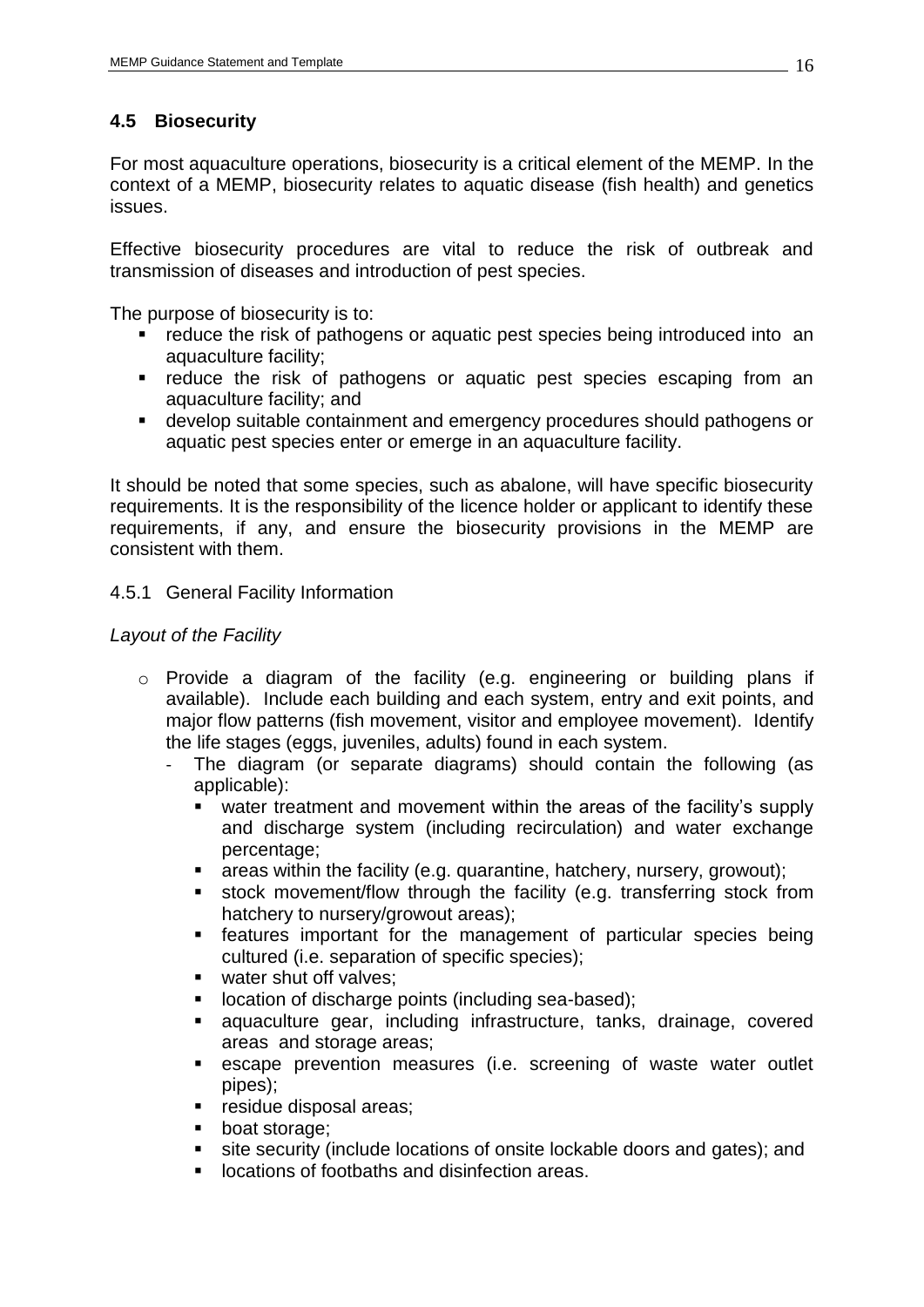# <span id="page-16-0"></span>4.5.2 Administrative Biosecurity Procedures

#### *Record keeping*

- o Provide record keeping and communication procedures, which include but are not limited to:
	- **translocation authorisations or approvals;**
	- health certificates:
	- quarantine records;
	- disease management records;
	- **•** reporting of fish escapes:
	- **•** reporting of unusual mortalities;
	- reporting of a notifiable disease or suspicion of a notifiable disease;
	- daily feed records;
	- **internal and external stock transfers;**
	- **•** routine stock and facility inspections:
	- facility access records (staff, contractors and visitors);
	- prophylactic treatments and the use of chemicals and pharmaceuticals (i.e. vaccines, antibiotics, pesticides); and
	- recording and reporting of biosecurity issues to the Biosecurity Manager.

## *Aquaculture gear and vehicles*

- o Provide biosecurity procedures that include but are not limited to:
	- the use of separate equipment for each facility area, including storage and maintenance (particular attention to quarantine and testing areas);
	- **EXEDENT** maintenance of tanks (including water quality meters, pumps, mort rings, netting, screens);
	- maintenance of sea cages (including netting, buoys and associated aquaculture gear);
	- all used aquaculture gear (i.e. grading, harvesting, feed equipment, nets, harvesting bins, baskets);
	- **bird and pest netting:**
	- use of separate broodstock collection equipment (if collecting from wild);
	- cleaning and disinfection, including products and their application; and
	- vehicle and vessel inspections; loading and unloading areas.

If the site is marine-based, additional factors that may need to be considered include establishment of management and maintenance procedures for:

- **finfish cage/nets and biofouling:**
- dive suits and equipment;
- vaccination and weighing equipment; and
- **EXECTED EXECTED EXECTED EXECTED** Keeping vessel and infrastructure clean and free from fouling.

## *Staff, contractors and visitors*

o Provide details on the appointment of a Biosecurity Manager (to be responsible for ensuring biosecurity procedures are implemented)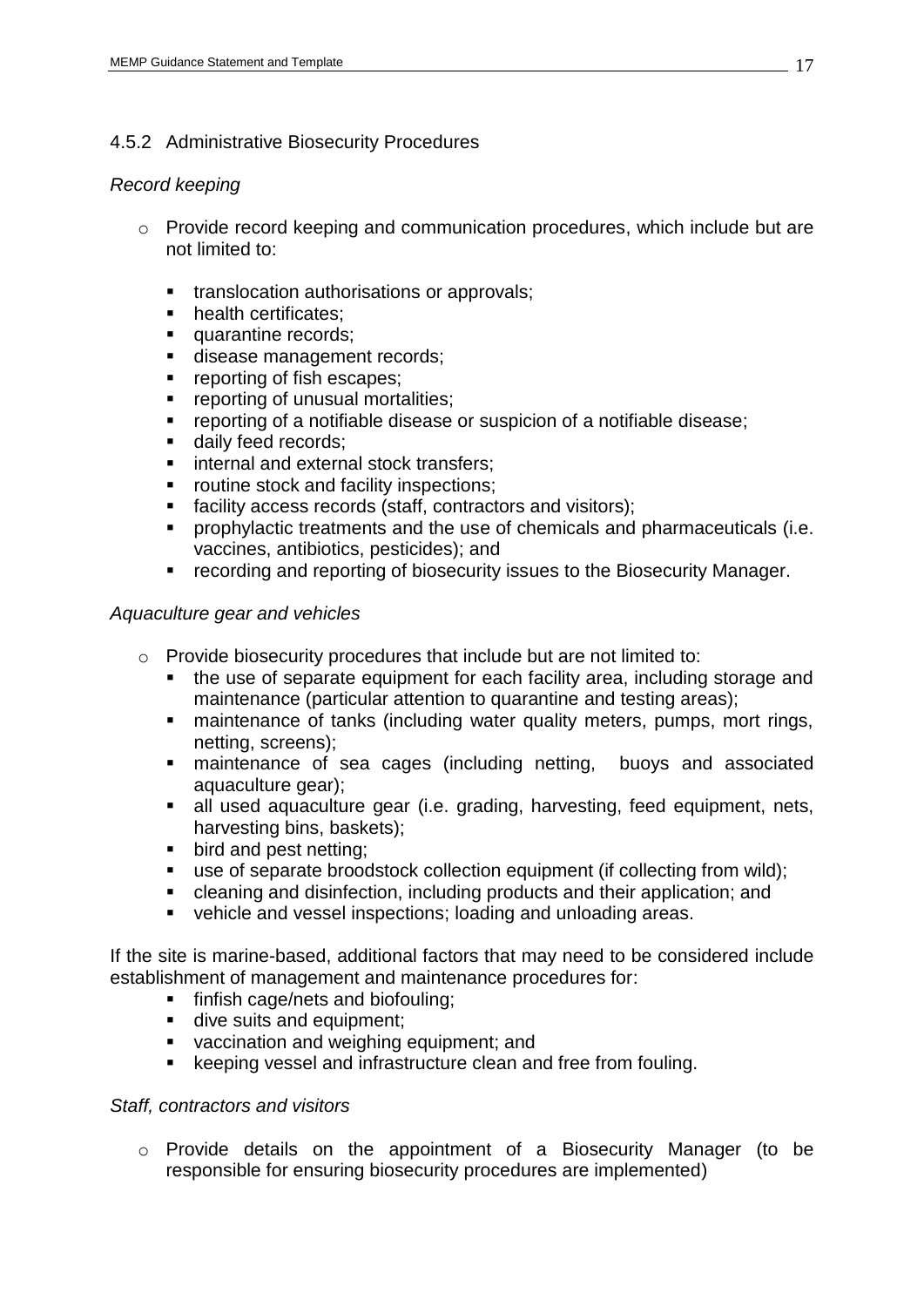- o Provide details on staff procedures.
	- These procedures should include but are not limited to:
		- participating in an onsite induction (who will deliver induction/training);
	- **•** ongoing training and evaluation (including training to identify diseases);
	- **individual staff responsibilities (i.e. stock feeding, stock transfer, wastelly** management);
	- how to record and report biosecurity related issues;
	- **biosecurity emergency procedures; and**
	- monitoring the effectiveness of the biosecurity section of the MEMP, including updates and reviews.

#### *Access to and Movement in the Facility*

Monitoring and regulating access to the facility is an important aspect of biosecurity to prevent the introduction and spread of disease. To help prevent the introduction of diseases, equipment and procedures should be implemented for disinfection. These include the use of footbaths, hand-washing stations, net disinfection stations, showers and vehicle disinfection stations.

- o Provide biosecurity facility access and movement procedures which include but are not limited to the management of:
	- staff, contractors and visitor access, including area restrictions;
	- **clothing requirements and specified changing areas;**
	- **decontamination (entering and leaving specific facility areas);**
	- security, including unauthorised access alarms, fences, lockable gates and doors;
	- signage at entrances explaining biosecurity rules of the facility; and
	- **access to the MEMP and emergency contact numbers.**

## <span id="page-17-0"></span>4.5.3 Operational Biosecurity Procedures

## *Broodstock and Seed Stock*

Obtaining healthy fish (whether eggs, fry, juvenile seed stocks or adult broodstock) from a reputable supplier or source is critical for successful aquaculture production. A fish health specialist can determine species-specific health parameters and diseases of concern. Before obtaining animals from an outside source, it is important to determine background information, such as, any disease issues, origin, prior health examinations, disease testing or treatments. In most cases, the movement of fish to an aquaculture facility from an external source will require a translocation approval or authority.

- o Provide biosecurity procedures that include but are not limited to:
	- the source of brookstock and, or, seed stock:
	- **EXEDEE ISOlation of introduced broodstock and, or, seed stock (include physical and** epidemiological separation);
	- **nonitoring changes in health status;**
	- disposal of any dead fish; and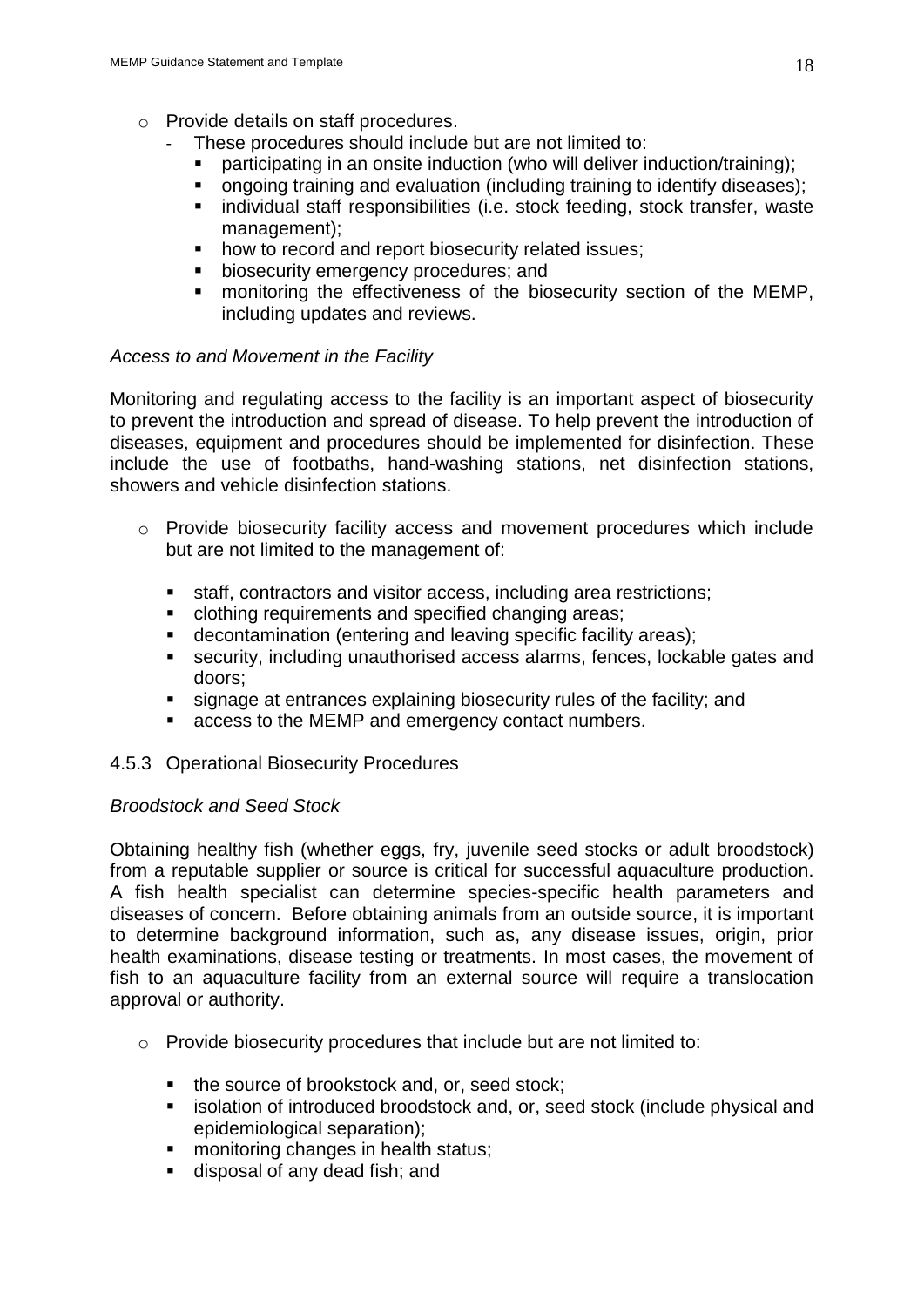- vector and predator control.
- o Indicate whether you have applied for translocation approval or a translocation authority and, if already determined, the outcome of the application. $3$

## *Feeds*

Commercially processed diets are not normally a source of infectious disease however if stored incorrectly nutrients may break down or lipids become rancid. This will cause nutritional deficiencies and predispose fish to disease. In pond systems live foods are common and although valuable for nutrition, can be a source of disease. It is important to determine the best options for the facility.

- o Provide biosecurity procedures for feed handling and storage processes, which include but are not limited to managing:
	- feed source:
	- **feed handling and storage (including labeling and dating):**
	- **Figure 1** feeding processes including avoiding cross contamination; and
	- biomass assessments to gauge optimal feeding requirements (particularly for sea cages).
- o If live feed is used, provide details of:
	- **translocation approval or authorisation if non-endemic to the state or a** particular area of the state (e.g. algal paste, fish, atemia, worms);
	- quarantine measures addressing disease risks of live feeds.

## *Waste and Waste Water Management*

Where land-based aquaculture facilities are situated on absorptive soils, or located close to water resources, attention must be taken to prevent ground water contamination.

 $\circ$  Provide biosecurity procedures incorporating requirements from local. State and Commonwealth governments.

## *Disposal of waste*

 $\overline{a}$ 

Waste must be discharged in a way that it cannot contaminate the facility.

o Provide biosecurity procedures detailing the methods of disposal, how waste will be segregated and contained, and residue disposal locations. These procedures must include details for managing the disposal of:

<sup>3</sup> Translocation approval is required pursuant to Regulation 176 of the *Fish Resources Management Regulations 1995* (FRMR) to bring into the state or a particular area of the state a live fish of a species that is not endemic to the state, or that area of the state. The Department's Translocation Policy and application form can be found at www.fish.wa.gov.au in the Aquatic Biosecurity section.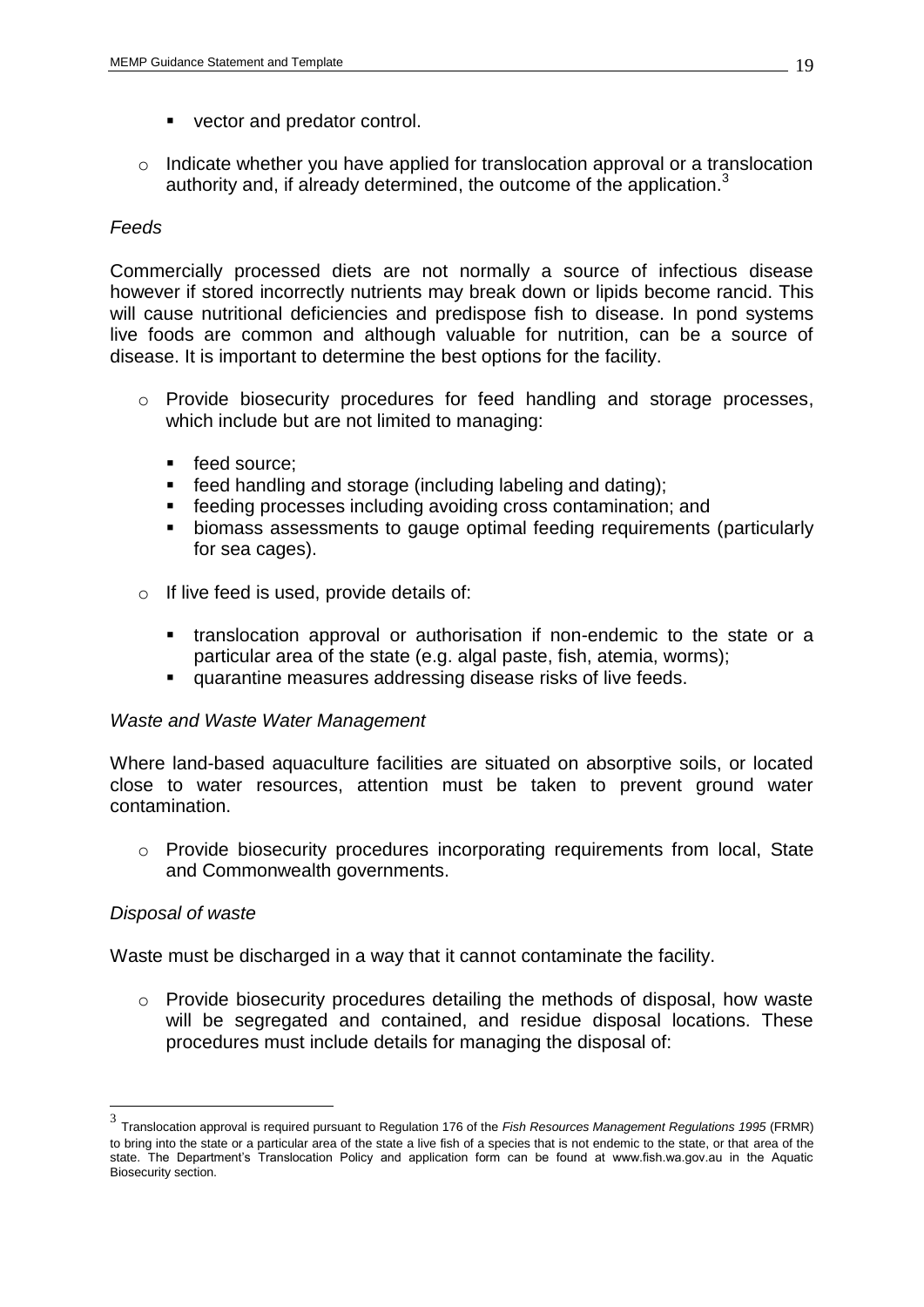- solid waste or sludge;
- dead fish:
- diseased, contaminated or infected fish stocks;
- nutrient loaded wastewater; and
- chemical or pharmaceutical waste.

## *Quarantine and testing areas*

- o Provide information regarding the facility quarantine and disease testing protocols and procedures.
	- To lower the risk of cross-contamination, any new stock regardless of source should be quarantined or held separate from resident stock for a defined period after arrival.

It is important to take into consideration any specific diseases of concern relating to the species being cultured. For example, diseases of concern for koi producers include koi herpesvirus (KHV), for carp Spring viremia (SVC); and for abalone Abalone Viral Ganglioneuritis (AVG).

- o Provide biosecurity procedures and control measures within the quarantine and testing areas; these should include, but are not limited to, management of the following:
	- quarantine time periods and testing protocols (include sampling and treatments);
	- eliminating or reducing fish stressors (conditions that stress or damage fish will make them more susceptible to disease);
	- deceased, diseased, morbid, contaminated or infected fish stocks;
	- chemical or pharmaceuticals (i.e. vaccines, antibiotics or pesticides) waste;
	- **tanks (e.g. numbered):**
	- decontamination protocols including clothing, footwear and footbaths (entering and leaving areas);
	- sample storage (e.g. access to freezer for keeping biological samples);
	- water quality characteristics (sea cage);
	- **recovery of mortalities (sea cage);**
	- observations of water parameters (temperate, oxygen, salinity, nutrients and plankton) (sea cages);
	- stocking densities (sea cages);
	- medicine plans specific to the site (sea cage); and
	- use of effective doses of prophylactic or therapeutic chemicals (sea cages).

# *Prevention of Escapes*

Stock escapes from aquaculture facilities can be harmful to the environment through the potential for genetic contamination and disease, and pest introduction or spread. An escape includes the unauthorised, deliberate or accidental release of any aquatic organism associated with the aquaculture of fish (whether alive or dead), including eggs, spat, spawn, seeds, spores, fry and larva, or other source of reproduction of an aquatic organism (or part only of the organism).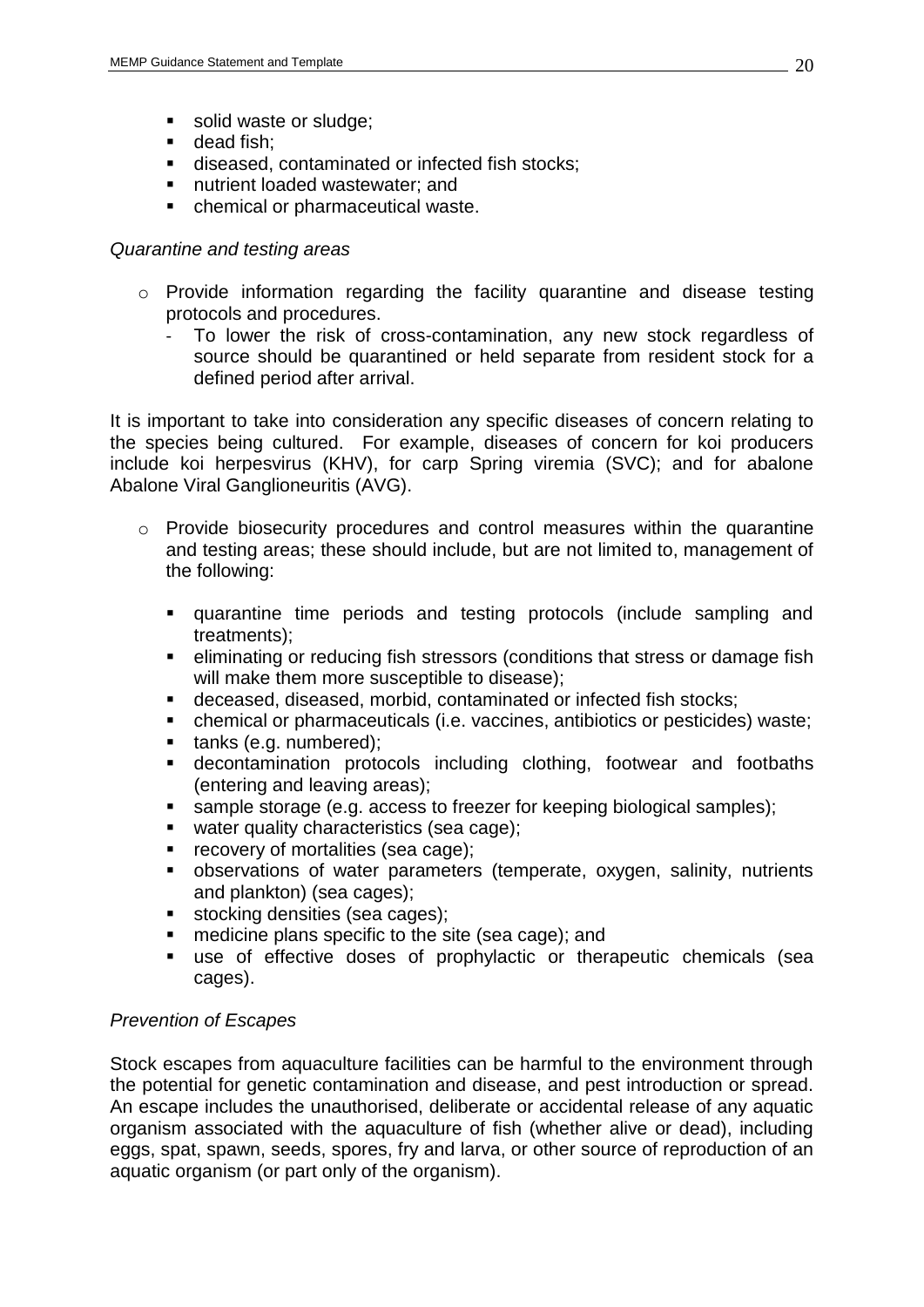- o Provide biosecurity procedures detailing the prevention or subsequent management of escapees which include but are not limited to:
	- screening of waste water outlet pipes;
	- maintaining anti-predator measures to prevent access by birds and animals;
	- **nonitoring net and cage integrity (sea cage); and**
	- checks and procedures for all production areas if an escape event is suspected.

#### <span id="page-20-0"></span>4.5.4 Biosecurity Incident and Emergency Procedures

o Provide procedures for all biosecurity incidents that may occur at the facility. These incidents must be reported in accordance with the FRMA, FRMR and other relevant legislation.

Regulation 69 of the FRMR should be read and observed in conjunction with developing these incident procedures.

#### *Disease incidents*

- o Provide biosecurity incident and emergency procedures for a disease incident to prevent the spread of disease within and external to the facility (confirmed or suspected). These procedures should include but are not limited to:
	- **reporting to the Department of Fisheries within 24 hours;**
	- **identification of disease or suspected disease;**
	- transfer prevention within areas of the facility and outside of the facility (movement of water, staff and equipment);
	- obtaining samples and disease diagnosis;
	- **nanagement of diseased and non-diseased stock;**
	- **treatment administered;**
	- destruction and disposal of diseased or deceased stock if required;
	- **investigation into disease outbreak;**
	- emergency contact details of staff and external authorities; and
	- **•** revision of operations and procedures to prevent similar incidents.

#### *Escape incidents*

- o Provide biosecurity escape incident reporting procedures to prevent the spread of disease or aquatic pests (confirmed or suspected). These procedures should include but are not limited to:
	- **•** reporting to the Department within 24 hours of becoming aware of the escape or suspected escape;
	- **•** recapture and minimising the spread of escaped stock;
	- **investigation into escape; and**
	- **•** revision of operating procedures to prevent similar future incidents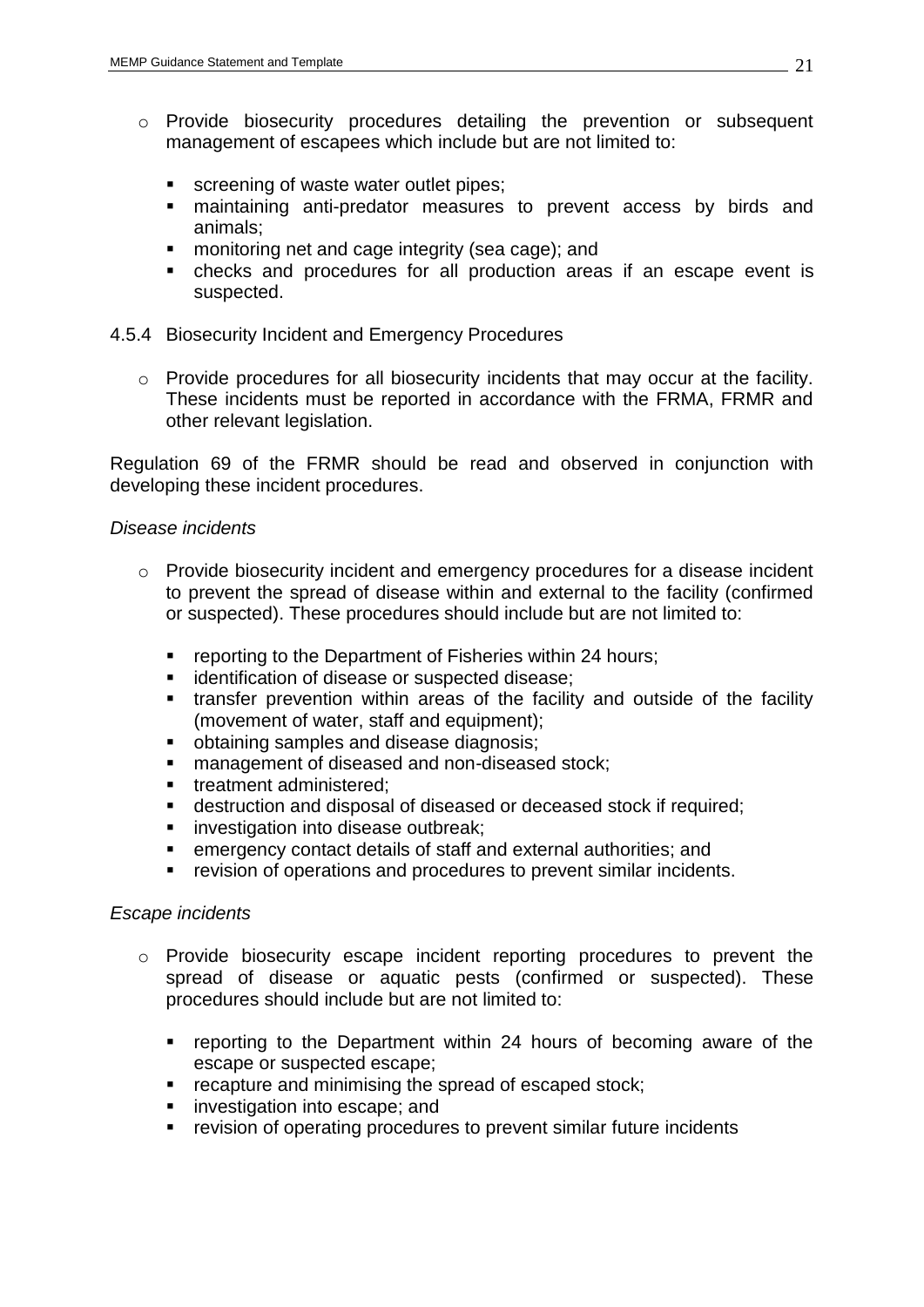## *Emergency (e.g. extreme weather events)*

- o Provide emergency procedures for extreme weather events, taking into consideration:
	- design of buildings at the site and their ability to withstand extreme weather events;
	- **EXT** identification of species to be removed from the facility if such an event (such as a cyclone) is forecast;
	- **If feasible, removal of specific species to a safe area outside the cyclone** path if a category 3, 4 or 5 (noting these may cause structural damage);
	- emergency translocation approval for identified species (identify and apply for approval in advance);
	- **Indementation of these procedures within a safe time period in** accordance with warnings from relevant authorities.

# <span id="page-21-0"></span>**4.6 Auditing**

## <span id="page-21-1"></span>4.6.1 Internal Auditing Process

Confirmation of compliance with the relevant industry CoP will be fundamental to demonstrating an ability to self-audit and self-regulate.

As in any management program an audit process will be used to measure performance in meeting the established criteria. Part audits may be conducted by company service personnel on-site, while full audits covering all aspects may be carried out by Fisheries and Marine Officers and independent external auditors.

o outline the audit mechanisms that will be adopted in self-regulation and tracking compliance to the requirements of the MEMP.

## <span id="page-21-2"></span>**4.7 MEMP Review**

The Department may review environmental monitoring and management procedures periodically and in consultation with the licence holder. MEMPs and MEMP Reports will be assessed with a view to more efficiently and effectively targeting monitoring activities and management strategies.

Licence holders may propose changes to their MEMPs; however, any proposed changes must be documented and agreed by the Department prior to implementation.

Once in operation, a MEMP will generate environmental data and information according to the monitoring requirements specified in it. The ongoing monitoring results and periodic MEMP reports may over time indicate a need to amend the monitoring requirements. Either the Department's Director General or the licence holder may propose an amendment to the monitoring requirements. A proposal by the licence holder to amend the MEMP must be submitted to the Department for consideration and approval, together with supporting information.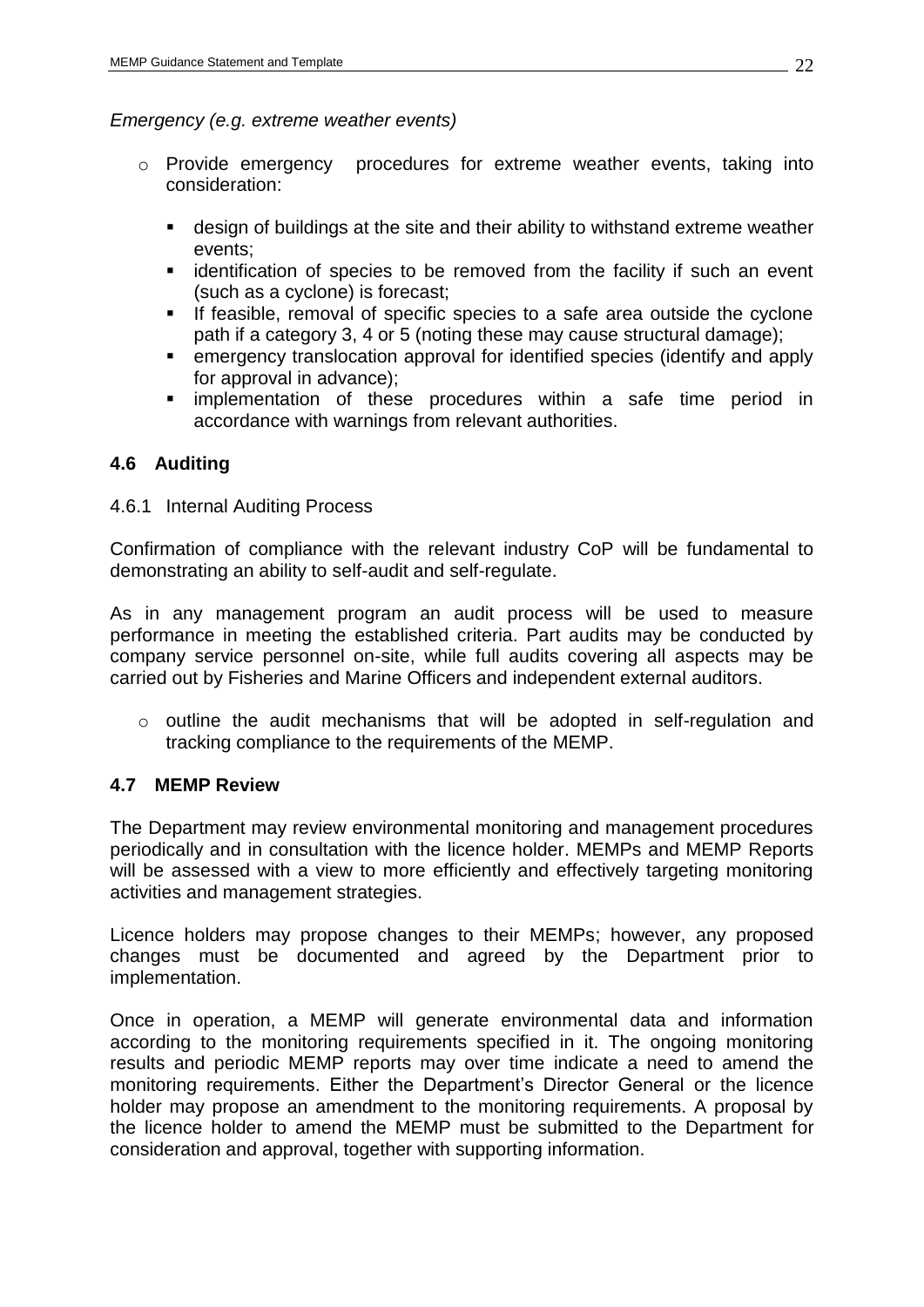To ensure any proposed MEMP amendments maintain an appropriate level of environmental management for all aquaculture activities, operators will generally be required to submit at least 12 months of supporting information and data to support any proposed amendments. The period for data collection may vary according to the project and sensitivity of the environment and will likely be determined on a case by case basis. To avoid duplication of reporting and submission, operators should include any proposed MEMP amendments with their annual MEMP Report. Minor administrative changes may be considered outside these timelines. Applicants should contact the Department to discuss such changes

#### <span id="page-22-0"></span>4.7.1 Amendments

o Provide a list of amendments, if applicable.

⃰ ⃰ ⃰ ⃰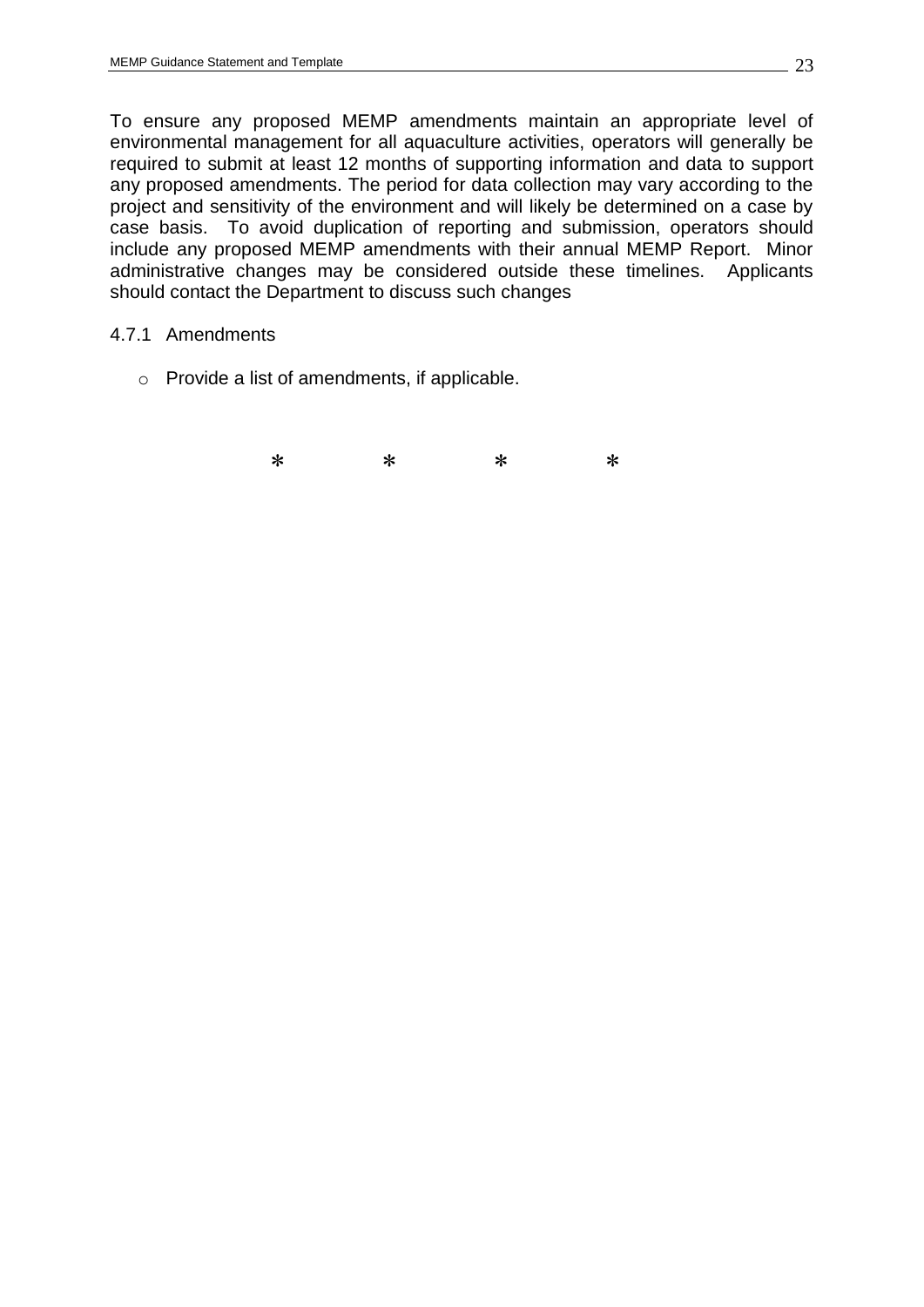# <span id="page-23-0"></span>**5 REPORTING REQUIREMENTS**

Licence holders will be required to submit an annual MEMP Report to the Department, including a summary. The MEMP Report Template will be available from the Department. Annual MEMP Reports will include monitoring results from activities undertaken in compliance with the MEMP, a summary of any significant incidents relating to trigger values exceeded, reactive management actions undertaken, biosecurity measures implemented and any associated issues, chemical usage and marine fauna interactions.

# <span id="page-23-1"></span>**5.1 Incident Reporting**

The licence holder will report incidents to the Department by calling 9482 7333 or by email to [aquaculture@fish.wa.gov.au](mailto:aquaculture@fish.wa.gov.au) or [biosecurity@fish.wa.gov.au](mailto:biosecurity@fish.wa.gov.au) within 24 hours of:

- any suspected escape from a fish farm, or circumstances which gives rise to a significant risk of escape:
- $\blacksquare$  all unusual mortalities must be reported for each species authorised on the licence, or in the case of an application for each species on the application, the licence holder or applicant must provide a table that defines "usual" mortalities (as a percentage) for each stage of the life cycle, or culture cycle, of the species; and
- any exceedance of a monitoring trigger value (which is to be specified) and the reactive management strategies that will be undertaken.

The Licence holder will report immediately to DPaW any injury or entanglement of rare or protected fauna.

# <span id="page-23-2"></span>**5.2 Annual Reporting**

Operators will provide an annual MEMP Report to the Department in the approved format. The Report should be submitted by 30 November each year via the following means:

Electronic submissions can be made to [aquaculture@fish.wa.gov.au.](mailto:aquaculture@fish.wa.gov.au) The Aquaculture Licence number, the name of the licence holder and MEMP Report should be provided in the Subject Line of the e-mail.

Hard copy reports should be addressed to:

*Attn Senior Management Officer (Aquaculture) Department of Fisheries Locked Bag 39 CLOISTERS SQUARE WA 6850*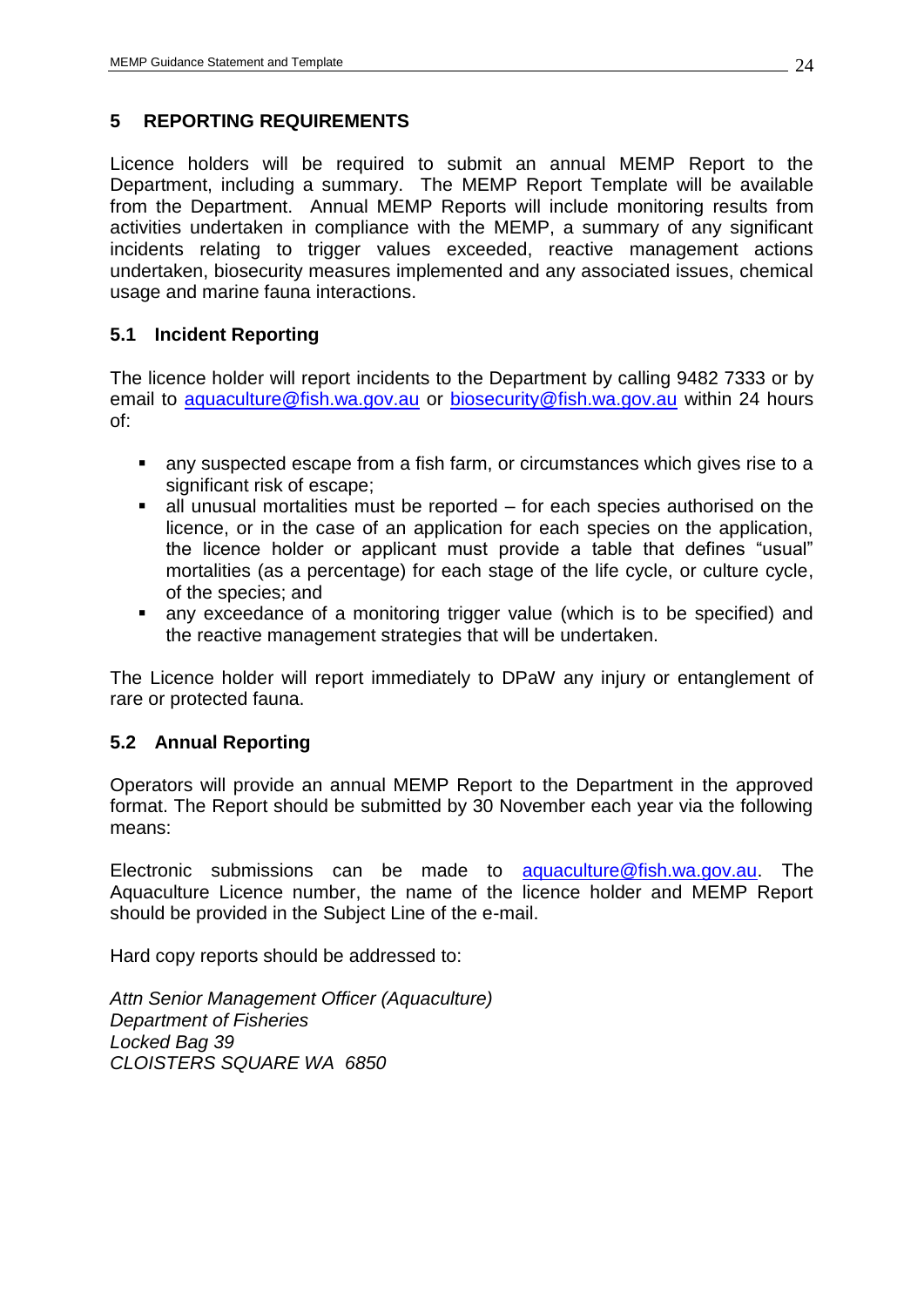# <span id="page-24-0"></span>**6 RESPONSIBILITIES**

#### <span id="page-24-1"></span>**6.1 Proponent**

Aquaculture licence proponents should use this MEMP Guidance Statement to address key issues of potential concern to the Department and utilise the MEMP template at **Appendix 1**.

#### <span id="page-24-2"></span>**6.2 Department**

The Department will use the MEMP document to determine its consideration and the assessment of aquaculture licence proposals. The Department will consider the MEMP as part of the assessment process when considering licence applications and will provide feedback in the event the MEMP needs to be varied or otherwise amended.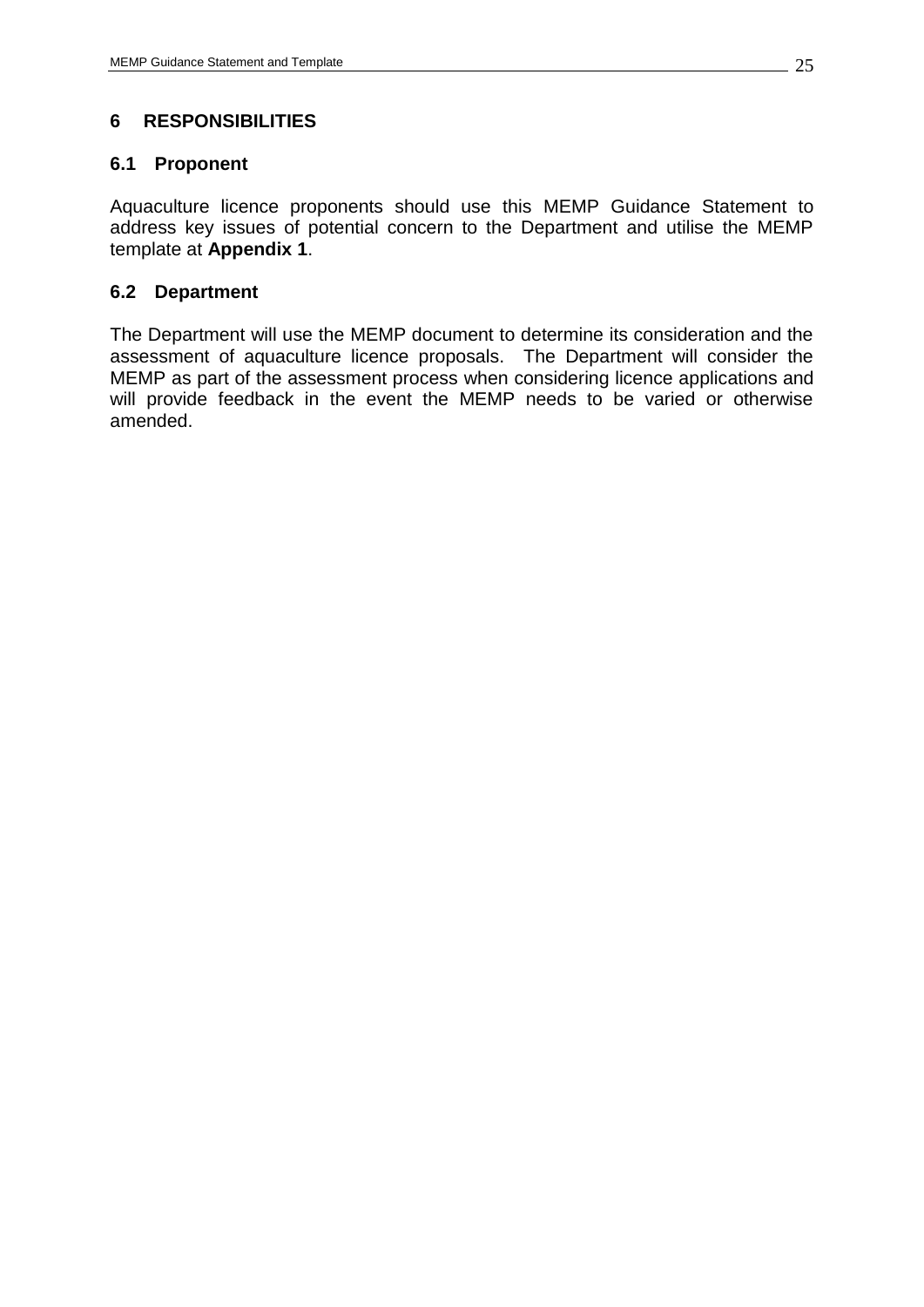# <span id="page-25-0"></span>**7 KEY CONTACTS**

#### **Department of Fisheries Western Australia:**

#### **Head Office**

T: (+61) 08 9482 7333 F: (+61) 08 9482 7389 A: 3rd Floor, The Atrium, 168-170 St George's Terrace, Perth WA 6000 Post: Locked Bag 39, Cloisters Square WA 6850, Australia [www.fish.wa.gov.au](http://www.fish.wa.gov.au/)

#### **Research**

T: (+61) 08 9203 0111 F: (+61) 08 9203 0199 A: 39 Northside Drive, Hillarys WA 6025 Post: PO Box 20, North Beach WA 6920

#### **Aquaculture Branch**

[aquaculture@fish.wa.gov.au](mailto:aquaculture@fish.wa.gov.au)

#### **Fish Health Unit** [FishHealth1@fish.wa.gov.au](mailto:FishHealth1@fish.wa.gov.au)

#### **Environment Branch**

[biosecurity@fish.wa.gov.au](mailto:biosecurity@fish.wa.gov.au) [Translocation@fish.wa.gov.au](mailto:Translocation@fish.wa.gov.au)

#### **Other Departments:**

#### **Department of Environment and Regulation** P: +61 (08) 6467 5000 F: +61 (08) 1234 5679

[info@der.wa.gov.au](mailto:info@der.wa.gov.au) <http://www.der.wa.gov.au/>

#### **Environmental Protection Authority** P: +61-8-6145 0800

F: +61-8-6145 0895 [info@epa.wa.gov.au](mailto:info@epa.wa.gov.au) [www.epa.wa.gov.au](http://www.epa.wa.gov.au/)

 $\overline{\phantom{a}}$ 

## **Aquaculture Industry**

#### **Aquaculture Council of Western Australia** T: (+61) 08 9432 7777 F: (+61) 08 9432 7700 [eo@aquaculturecouncilwa.com](mailto:eo@aquaculturecouncilwa.com)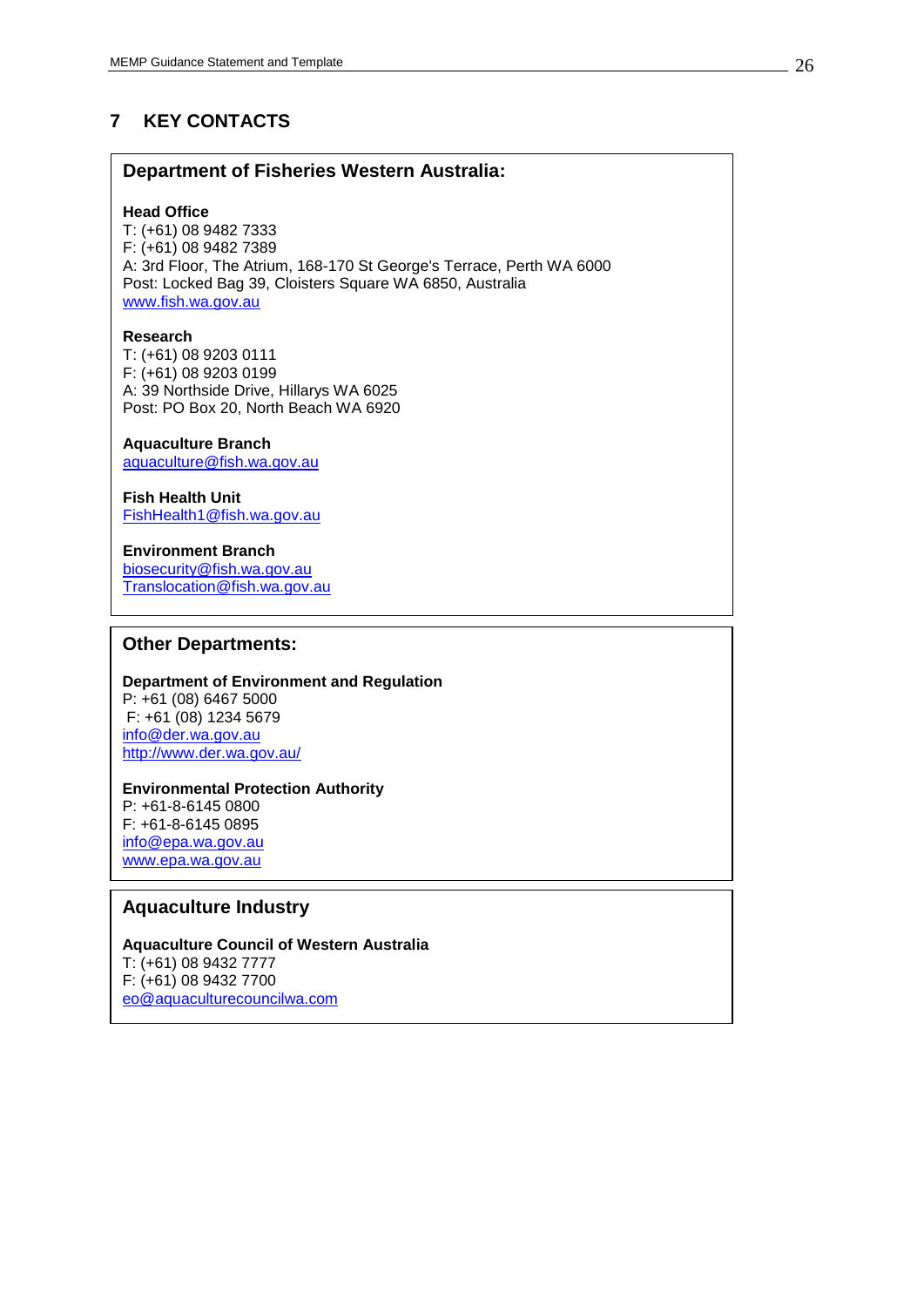# <span id="page-26-0"></span>**8 REFERENCES**

Australian and New Zealand Environment and Conservation Council, and Agriculture and Resource Management Council of Australia and New Zealand (2000) *Water and sediment quality guidelines for fresh and marine water quality*

EPA *(2011) Environmental Assessment Guideline No. 7*

*Environmental Protection Act 1986*

*Fish Resources Management Act 1994*

*Fish Resources Management Regulations 1995*

*National Assessment Guidelines for Dredging, Commonwealth of Australia, Canberra, 2009*